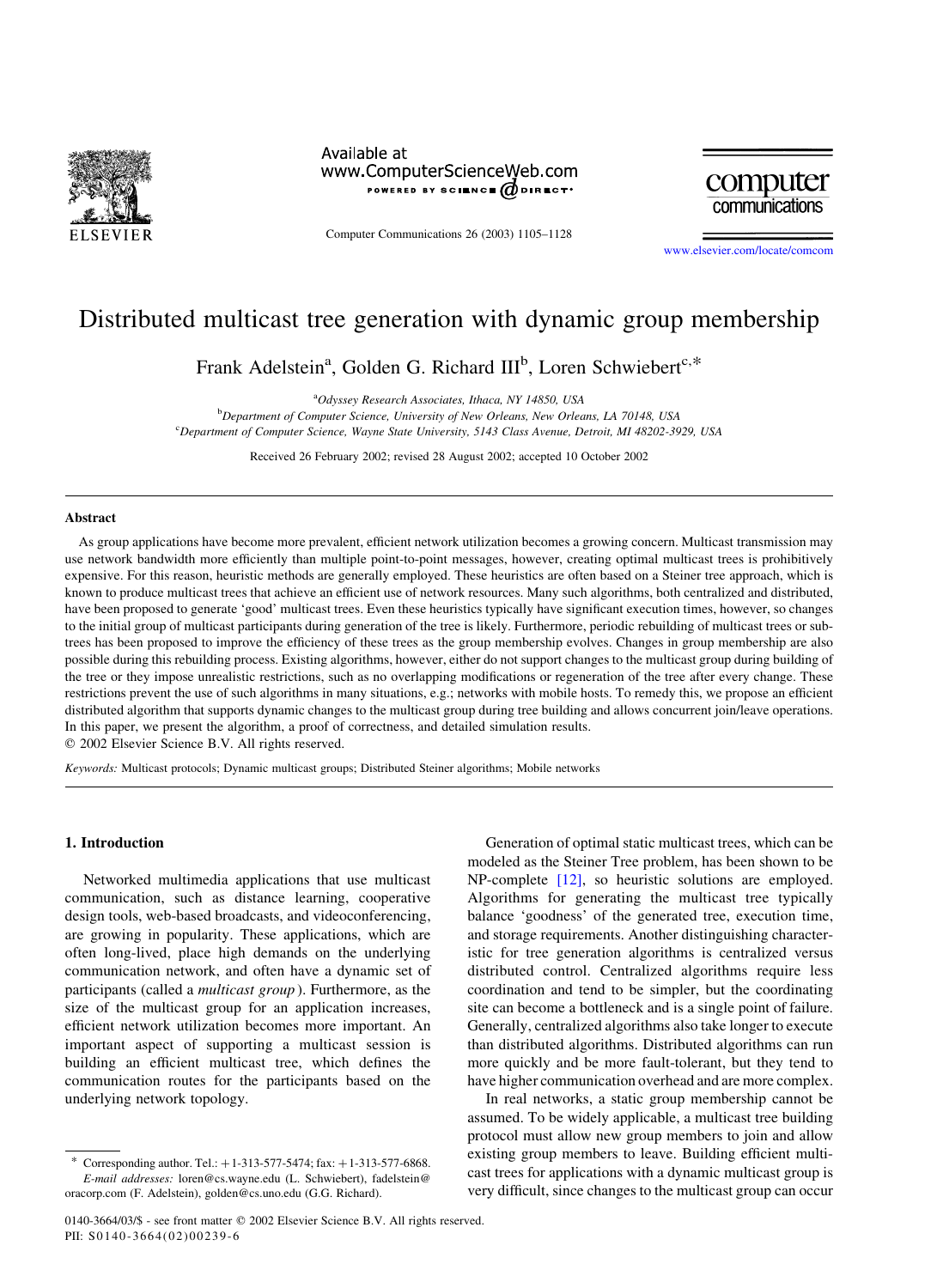even during generation of the tree. To be effective, algorithms for building multicast trees must generate correct trees quickly even when multiple changes in the multicast group occur concurrently.

When nodes join or leave a multicast session, the efficiency of the tree, relative to an optimal tree, tends to degrade. In general, more membership changes increase the degradation of the multicast tree. This occurs because the structure of the tree is based on the group members and late additions to the group may have been better supported with a different tree structure. Further, some paths in the tree might have been chosen to accommodate deleted nodes. For longrunning applications or applications with strict resource bounds, changes to the multicast group can degrade performance to the point where the current tree is too inefficient to support the application or consumes excess network bandwidth. When a multicast group changes significantly, it may be desirable to rebuild the tree or at least a degraded subtree. If the tree is rebuilt, the algorithm for generating the multicast tree must execute quickly while dealing with membership changes during regeneration. Future networks will require this support at least as much as present-day networks. For example, a network that includes mobile hosts is likely to see more group changes, as the mobile hosts move among base stations. Hence, the quality of the multicast tree can degrade more quickly and the benefits of periodically rebuilding the multicast trees will be more noticeable. A treebuilding algorithm may also be used by self-healing protocols for recovering from network faults.

A network is a dynamic distributed environment, so serializing changes to the multicast group can have a prohibitively high overhead when it is even possible. In practice, assuming the multicast group membership does not change during the multicast tree setup or rebuild could result in incorrect trees. In general, the protocol cannot prevent concurrent changes to the multicast group, so protocols for use in real networks must be able to support these changes. For this reason, supporting concurrent updates to the group membership is very important. Previous work in this area has focused on minimizing the execution time of the tree construction algorithm or producing high-quality trees. To our knowledge, no research has been done on supporting concurrent changes to the multicast group during execution of the algorithm. Our distributed algorithm efficiently supports overlapping join and leave requests during generation of the multicast tree. This makes our algorithm suitable for a wide variety of settings, including networks with mobile hosts.

The rest of the paper is organized as follows. Section 2 presents background information, including the system model, problem statement, and a discussion of related work. Section 3 presents the proposed algorithm. A correctness argument is presented in Section 4. Section 5 describes our detailed simulation study and presents the results of these simulations. Finally, Section 6 concludes the paper with a discussion of future research directions.

## 2. Background

#### 2.1. Related work

Multicast protocols define how multicast groups are maintained and the route each message takes to reach all members of the group [\[10,16\]](#page-22-0). Multicast protocols currently in use, such as the Distance Vector Multicast Routing Protocol (DVMRP) [\[17,24\],](#page-23-0) which is used for the backbone of the Internet Multicast Backbone (MBONE), rely on flood and prune mechanisms to maintain multicast group membership. It is generally acknowledged that this approach generates too much network traffic for deployment in large networks when the set of participants is relatively sparse. As the demand for collaborative applications grows, an increase in multicast traffic is expected. More efficient use of the network bandwidth will be required to support these group applications. For this reason, we review only scalable protocols in this paper. In other words, we consider only protocols that do not rely on flood and prune mechanisms to build and maintain the multicast tree.

There has been considerable work on multicast route selection. Most of the work, both centralized and distributed, falls into one of three categories: Steiner trees, sourcebased routing, or center-based routing. Steiner tree-based algorithms produce efficient trees. Because the Steiner tree problem is NP-Complete, heuristics are used to generate good rather than optimal trees [\[26\]](#page-23-0). These algorithms generally use fewer network resources than the other two approaches, especially when there is a single source. Source-based schemes also build a tree rooted at each source, but do not use Steiner-tree heuristics. The generated trees tend to be less efficient, but the algorithms have reduced complexity or are easier to implement in a distributed environment. Center-based approaches are most appropriate when there are multiple sources in the multicast group. In this case, all the receivers of the group are part of the multicast tree and sources are optionally members. This approach has been proposed for use in both the Core-Based Tree (CBT) [\[4,5,6\].](#page-22-0) and Protocol Independent Multicast-Sparse Mode (PIM-SM) protocols, where the center is called the core or the rendezvous point, respectively. A node in the network is chosen as the center and the sources forward messages to the center, where all multicast communications originate. Since all sources must transmit through the center, traffic concentrations can be high. In addition, the resulting multicast tree is likely to be less efficient for each session than separate multicast trees. Steiner tree approaches also have some drawbacks, such as inefficient use of the network resources if multiple multicast trees exist simultaneously. In fact, the best choice of a treebuilding approach remains an area of active research. The algorithm in this paper focuses on an important problem for Steiner tree-based algorithms; however, we expect the ideas in this paper to be extensible to other approaches to building multicast trees. This paper assumes that the multicast tree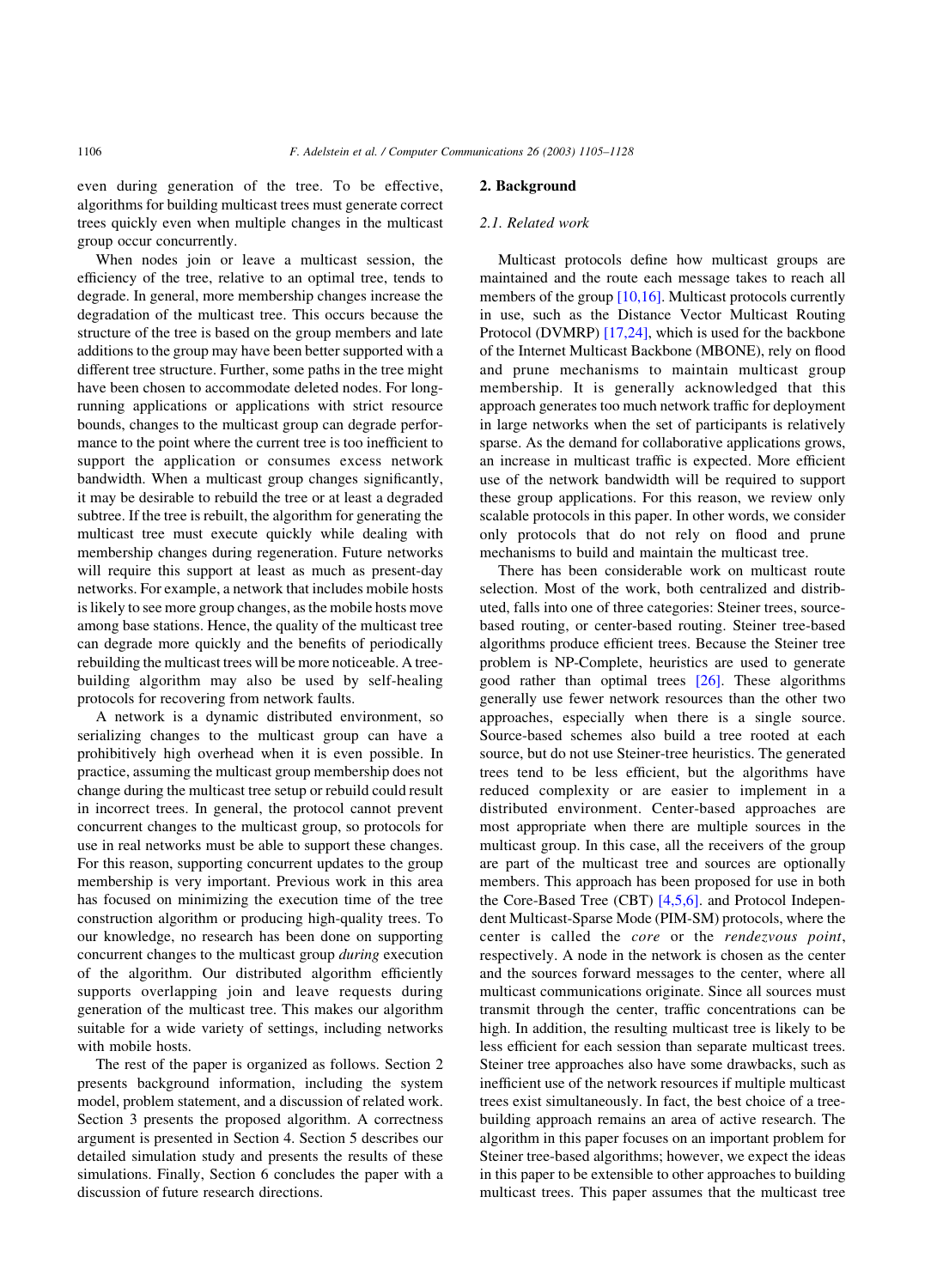(or subtree) is being built (or rebuilt) from a given root node. This generalizes to all three classes of protocols described above, although some changes may be required to efficiently support source-based tree and center-based tree approaches.

Doar and Leslie  $[11]$  support using a 'naïve' approach to creating the multicast tree, which takes the union of all minimum cost paths from the source to the destinations. Simulations show that their trees generally have efficiencies within twice the optimal cost. Doar and Leslie argue that the simplicity of their approach compensates for generation of sub-optimal trees. They also point out that frequent multicast group changes can quickly degrade a near-optimal tree, while their algorithm is more resilient to changes. Although their algorithm exhibits good performance, it may not be well suited for all environments. For example, Doar and Leslie point out that when many nodes leave the multicast group, the performance of a multicast tree, relative to an optimal multicast tree, tends to degrade [\[11\]](#page-23-0). Our algorithm is suitable for such situations, since it could be used by a protocol that partially rebuilds a multicast tree.

Shaikh et al. [\[22\]](#page-23-0) present a multicast route selection algorithm that requires no global cost information, while utilizing a localized, greedy approach. Its performance is sometimes worse than that of the global algorithms, but generally produces good trees. Although only localized information is required, the algorithm adds nodes to the multicast tree sequentially, so the algorithm is not completely distributed.

An approach, proposed by Im et al. [\[13\],](#page-23-0) uses a delayconstrained algorithm that requires N rounds to construct a multicast tree with  $N$  receivers. The algorithm proceeds by adding the closest receiver to the existing multicast tree in each round. The authors mention the need for a tree-building algorithm that executes quickly. The need for supporting a dynamically changing network topology is also discussed. However, the authors assume a static multicast group during the multicast tree setup. Chakraborty et al. [\[9\]](#page-22-0) investigate the construction of an optimal Steiner tree with dynamic joins and leaves. However, their algorithm requires that the joining and leaving times of all participants is known in advance. Kim et al. [\[14\]](#page-23-0) presents a protocol for maintaining dynamic multicast trees for loosely coupled multimedia conference applications. Their protocol handles joins and leaves in a manner similar to PIM-SM. The paper does not discuss issues related to concurrent changes in the multicast group. Tsukada and Takai [\[23\]](#page-23-0) point out that multiple multicast groups may be active at the same time, so there are advantages to arranging these multicast trees to distribute the overhead across the network. They then discuss an algorithm to generate multiple Steiner trees to achieve this goal and also extend this algorithm to support dynamic group membership.

Ryu et al. [\[19\]](#page-23-0) propose techniques for supporting dynamic changes in ATM multicast groups. Their algorithm assumes an initial multicast tree and handles dynamic changes that occur during the lifetime of the multicast connection.

The multicast tree is built by repeatedly selecting the minimum cost path from the current tree (initially, just the source) to destinations that are not yet connected to the tree. It prunes leaf nodes that depart, but does not reroute existing connections based on late adds or deletes. Rerouting is avoided because of the complexity of maintaining in-order delivery of cells over an ATM connection while modifying the path. The algorithm also uses the probability of nodes joining or leaving the multicast group to design trees that facilitate the sharing of paths and that produce a relatively large number of leaf nodes. The algorithm is centralized and assumes knowledge of all multicast branch points in the network. The authors also assume a static multicast group during the multicast tree setup.

Bauer and Varma [\[8\]](#page-22-0) propose a distributed algorithm to establish a multicast tree in a point-to-point network using shortest path heuristics (SPH) and Kruskal-based shortest path heuristics (K-SPH). Only members of the multicast and nodes in the neighborhood of the multicast tree participate in this algorithm. Their algorithm builds the tree from 'fragments', initially consisting of just the individual multicast nodes. These fragments combine with each other to form new fragments, with a single node assigned as the leader of each fragment. Each leader runs a distributed algorithm that is either in a discovery phase or in a connection phase. The discovery step uses a 'flood to N' approach to find out which nodes are close to it. It also propagates information about the fragment leader to nodes within the fragment and sends updated shortest path information from each node to the fragment leader. In the connection step, each fragment picks a 'preferred fragment' and attempts to negotiate a merger with it. Nodes in the discovery step respond to a request to merge with a busy reply. If the merger succeeds, the fragments are combined and the leader with the lowest index becomes the leader of the new fragment. This process continues until there is a single fragment remaining, containing all of the nodes participating in the multicast. One problem with this approach is that the 'discovery step' can impose a high overhead when the network topology is relatively stable, since the same information is recomputed many times. In addition, a request for merging may result in a series of busy replies followed by additional requests to the same node. Another problem is that their tree-building algorithm does not support changes to the multicast group during generation of the tree.

Raghavan et al. [\[18\]](#page-23-0) propose a similar algorithm for restructuring an existing multicast tree or a subtree of the multicast tree. Rather than minimizing the resource requirements of the multicast tree, their protocol attempts to minimize the delay of the resulting multicast tree. This is beneficial for many multicast trees for voice or video applications. When changes to a subtree degrade the performance of the subtree to the point where it can no longer maintain the required quality of service, the subtree is rebuilt. As with Bauer and Varma's protocol,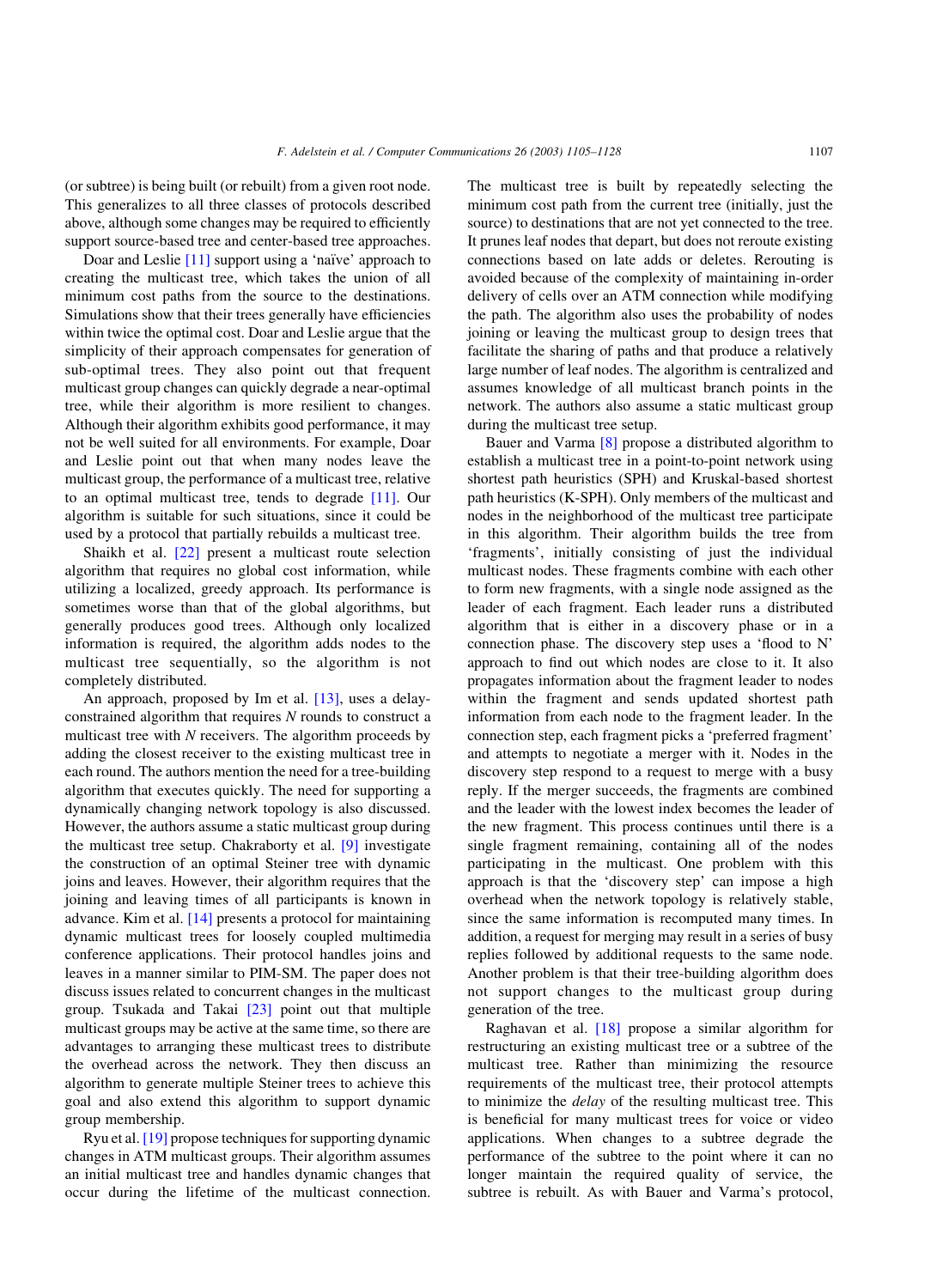only one change in group membership is allowed at any given time. That change must be processed before another membership change can occur—a restriction that is clearly unenforceable in a distributed network environment. The authors also do not permit any changes while the subtree is being rebuilt.

## 2.2. Problem statement

Given an arbitrarily connected communication network  $G = (V, E)$ , a set of multicast participants  $Vm \subseteq V$ , and a source  $V_s \in V_m$  for the multicast, form an efficient Steiner tree to connect the multicast nodes. All leaves of the multicast tree are multicast nodes, although nonparticipating nodes (called Steiner nodes) may be required to form the tree. The algorithm should be fully distributed and must handle concurrent changes to the multicast group during execution.

#### 2.3. System model

We assume an arbitrarily connected point-to-point network of  $N = ||V||$  nodes, any of which may participate in a given multicast session. Routing information to each potential destination, including the next node in the route and the associated cost, is available at each node in a routing table or other suitable structure. The cost function for an edge between two nodes is symmetric. The network delivers messages in order in finite time and does not drop or corrupt messages. We assume that no node or link failures occur during the execution of the algorithm. This is consistent with previous work, which has not discussed fault tolerance. A fault tolerant solution is the subject of on-going work.

## 3. The algorithm

#### 3.1. Overview

In Section 3.2, we describe our basic distributed algorithm for generating an efficient multicast tree. The algorithm generates a correct tree provided the following conditions hold:

- $\bullet$  The initial multicast group, Vm, is known to all participants.
- The multicast group does not change once execution of the algorithm has begun.

Certain aspects of the basic algorithm resemble Bauer and Varma's [\[8\],](#page-22-0) such as connection of fragments through the shortest path and the concept of a preferred node or fragment, but there are substantial differences. To make the description of the algorithm clear, we assume that a given set of nodes is involved in the generation of at most one multicast tree. Concurrent generation of multicast trees for different groups is possible by simply tagging the various messages used in the algorithm with a unique multicast session ID and keeping separate data structures for each invocation of the algorithm  $(Fig. 1)$ .

Each node stores the following local variables:

- ID (the node's unique identifier)
- FragID (identifier for the fragment and the fragment leader)
- $F$  (list of multicast group members in this fragment)
- $Vm$  (nodes wishing to participate in the multicast)
- $Vp$  (the identifier of this node's preferred fragment)
- Vs (multicast source node identifier).



Fig. 1. The proposed algorithm begins with fragments each containing only a single multicast member (A). These fragments are gradually merged (B, C), with a single member serving as the leader of each larger fragment. In the next step (not shown), the two large fragments in C will merge to form a single fragment containing all the multicast members.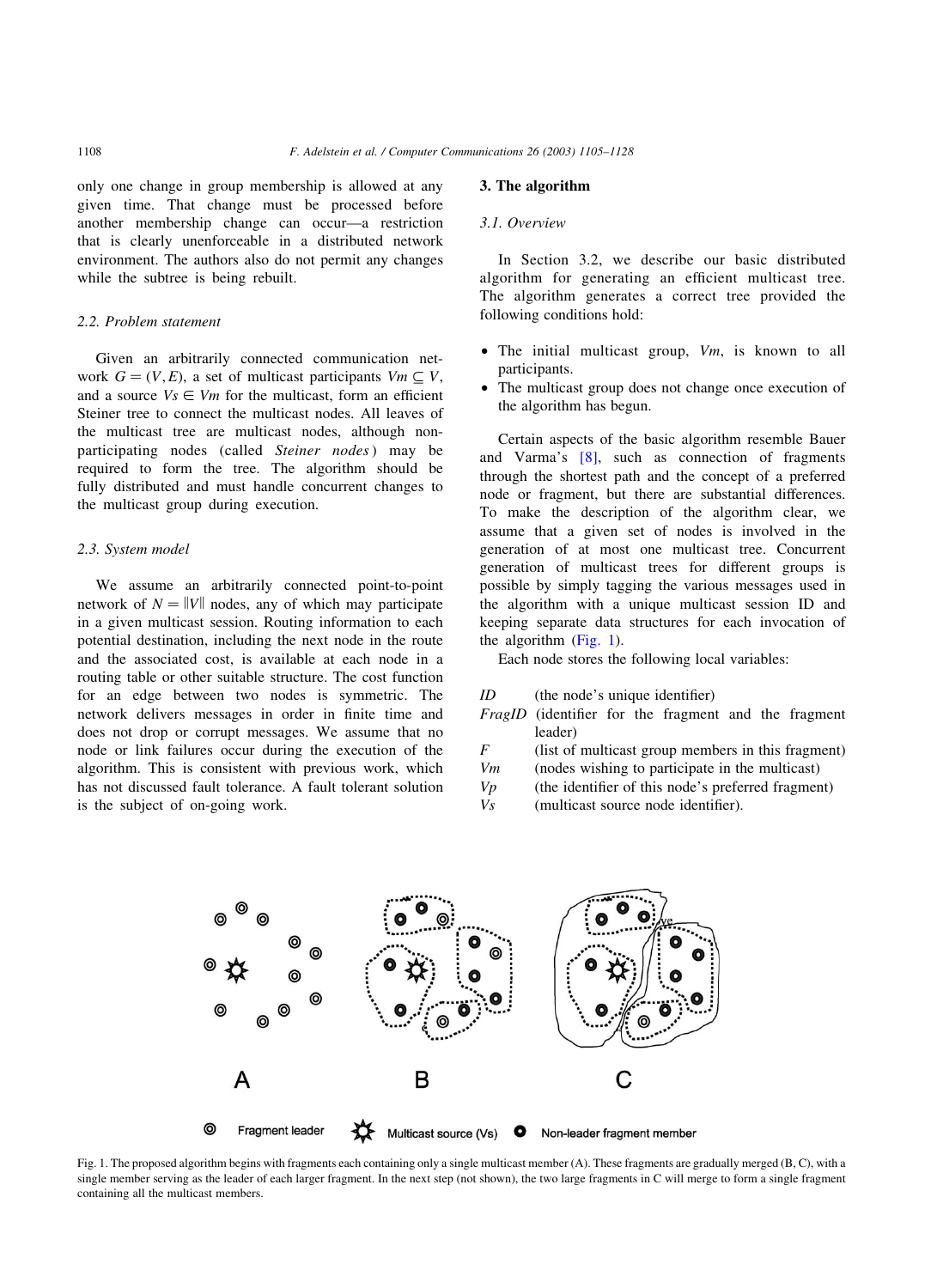Initialization. The basic algorithm performs the following actions. In the initialization step, a separate fragment is created for each node interested in participating in the multicast. Initially, each node is the fragment leader of its singleton fragment. Each fragment is aware of all other nodes in the initial multicast group. This information is used to build a list of other fragments (potential merge candidates). Each node has access to internal routing tables and can determine the cost/distance of transmitting a message to other nodes. The fragment leader is responsible for coordinating mergers with other fragments and for keeping other fragment members updated regarding the fragment membership and leader. Each node forwards multicast messages to members of its fragment to which it is directly connected (sometimes called its 'children').

Merge negotiation. Each node searches its routing table to find the closest multicast participant, which becomes its preferred node. Because fragments may not have complete information on the other fragments in the tree, each fragment must choose its preferred node based on local information. This information is accumulated from the nodes within the fragment, but nodes outside the fragment are not queried. In the case of multiple same-cost choices, we assume that all nodes execute the same a priori mechanism for breaking ties, such as selecting the node with the lowest ID.

Once a fragment leader selects a preferred node, it sends a MERGE REQUEST message to that node and waits for a reply. The MERGE REQUEST message contains information that informs the recipient of the sending fragment's ID and the nodes at the head and tail of the shortest path connecting these two fragments. (This allows the receiving fragment to determine the proposed path between the two fragments.) When a fragment leader receives a MERGE REQUEST, if the sender is the preferred node, then it sends an ACCEPT message and both leaders enter the connection phase. If the sender is not the preferred node, then the request is noted by sending a BUSY reply to the sender. If a non-leader receives a MERGE REQUEST, it forwards the MERGE REQUEST message to its own fragment leader for processing and transmits a BUSY reply with its FragID attached. This informs the sender of the MERGE REQUEST of the identity of the fragment leader, so that this sender will be able to correctly interpret the response from the actual fragment leader.

A node receiving a BUSY reply to a MERGE REQUEST will receive a MERGE REQUEST initiated by the sender of the BUSY at a later time. In the meantime, the node receiving the BUSY reply waits for this MERGE REQUEST but may ACCEPT a MERGE REQUEST from a different fragment while waiting, if the cost is less than or equal to its current preferred fragment. This prevents deadlocks in the protocol.

Connection phase. The purpose of the connection phase is to join two fragments. The fragments are joined



Fig. 2. Two fragments merge successfully. The MERGE REQUEST from the leftmost leader results in an ACCEPT. A chain of CONNECT messages reserve nodes along the shortest path between the fragments, then a chain of MERGED messages finalizes the reservations. The rightmost leader, upon receiving the MERGED message, sends a list of its fragment members to be incorporated into the merged fragment's member list. The leftmost leader node becomes the leader for the merged fragment.

using the shortest path between them and nodes along this path are incorporated into the merged fragment. If any of the nodes along the shortest path connecting the fragments already belong to a different fragment, the merge attempt fails.

Fragment leaders entering the connection phase perform the following actions, as illustrated in Fig. 2. The fragment leader with the lower  $ID<sup>1</sup>$  sends a CONNECT message along the shortest path between the fragments, from the head of the shortest path to the tail. In other words, the path taken is from the closest node in this fragment to the closest node in the other fragment. Upon receiving the CONNECT message, if a node is not a member of another fragment and is not reserved, it tentatively becomes a member of the combined fragment and marks itself reserved. It then forwards the CONNECT message along the shortest path. If a node receiving a CONNECT is reserved or already a member of another fragment, the path connecting the merging fragments is blocked and the merge fails. The node sends a NACK backward along the shortest path (toward the sender of the CONNECT message) and each node receiving the NACK cancels its reservation and reverts to its previous status. When the NACK arrives at the leader, it sends a NACK to the other leader and the merge fails. The procedure then repeats from selection of a preferred node. If the CONNECT message reaches the tail of the shortest path between the fragments, then MERGED messages are sent back along the shortest path between the fragments.

<sup>1</sup> If the root of the multicast tree is the leader of one of the two fragments, it operates as if it were the one with the lowest node ID.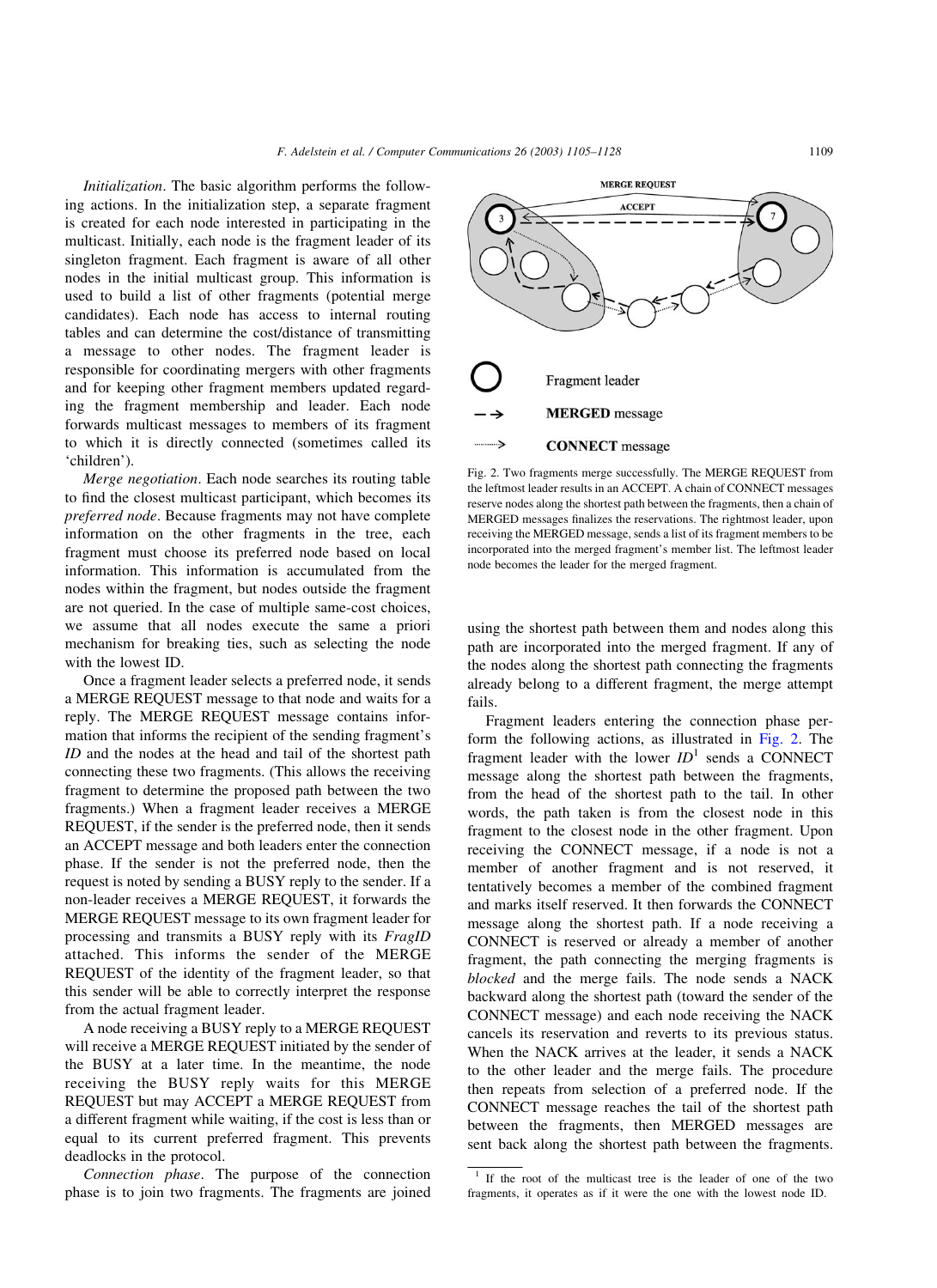The MERGED messages make the reservations permanent (the nodes become members of the combined fragment) and also propagate a list of Steiner node IDs back to the leader. The leader of the combined fragment adds the new members to the fragment membership list F.

The fragment leader with the lower node *ID* becomes the leader for the new, combined fragment. The node with the higher node ID sends its fragment membership list, via an UPDATE TABLES message, to the new leader, which includes these members in the new fragment membership list. The leader of the combined fragment calculates a new preferred node and then multicasts an UPDATE TABLES message to the other fragment members. This message contains the leader's identity, the fragment membership list  $F$ ,  $Vm$ , and the suggested preferred node and its distance. When a fragment member receives the UPDATE TABLES message, it updates the fragment  $ID$ , updates  $F$ and Vm, and then calculates its preferred node. If the calculated preferred node is closer than the one suggested by its leader, it sends an UPDATE back to the leader with its preferred node and the cost, otherwise it sends back an ACK message.

The fragment leader gathers the UPDATE/ACK messages and determines the closest multicast participant that is not a member of the fragment, which becomes the new preferred node. The leader then sends out a MERGE REQUEST and the whole process repeats. The algorithm terminates when the leader determines that there are no other fragments (that is, when  $Vm \subseteq F$ ). A detailed description of the algorithm in the form of pseudocode is available in Appendix A.

#### 3.2. Dynamic algorithm

A practical distributed algorithm must be able to handle changes to the multicast group during tree setup. Two types of changes are possible: additional nodes may wish to join the multicast group and current members of the multicast group may wish to leave. The modifications proposed in this section extend the basic algorithm to support concurrent changes to the multicast group during generation of the tree. If no dynamic changes occur, the algorithm operates as previously described. An additional data structure, called  $BUSY_Q$ , is required to support dynamic changes.  $BUSY_Q$  tracks the *ID* of nodes to which BUSY messages have been sent, along with the unique identifier for the BUSY message. In addition, the fragment members list,  $F$ , and the multicast participants list, Vm, must be augmented to allow entries to be marked as added and/or deleted.

Section 3.2.1 discusses late additions to the multicast group. Section 3.2.2 describes how dynamic deletions are performed. Section 3.2.3 discusses merging fragment information in the presence of late adds and deletes.

#### 3.2.1. Addition requests

Requests for entering the multicast group after the tree setup has started are handled as follows: the new node becomes a new singleton fragment, contacts a member of the multicast group, and then sends a merge request to its preferred fragment.<sup>2</sup> In this section, we describe how these steps are performed and how the multicast group information is updated and consistency is maintained.

The new node uses its own *ID* for its fragment identifier and considers itself the leader of this singleton fragment. Two possibilities exist: the multicast tree has already been established or the tree generation is still underway. The new node is unaware of the status of the tree, but knows the identity of the source node, Vs. Therefore, in either case, it sends a JOIN REQUEST toward the multicast source. If the tree already exists (i.e., the protocol described in this paper to generate the tree has already terminated), this request can be processed in the network by an independent protocol that dynamically adds group members to an existing tree [\[7,11\]](#page-22-0).

Otherwise, the JOIN REQUEST must be intercepted by our tree-building protocol and processed as a late add. As the JOIN REQUEST propagates toward the multicast source, it either encounters another fragment or reaches the source. Obviously, the source always remains a member of any valid multicast group, so the JOIN REQUEST is guaranteed to eventually contact another multicast group member. The multicast group member that receives the JOIN REQUEST forwards the message to its fragment leader, which adds this node to its multicast group membership list, Vm. Updating the multicast group membership list prevents the tree building algorithm from terminating between the time when the JOIN REQUEST is received and the new fragment merges with another fragment in the tree. In order to ensure that all nodes in a fragment have a consistent view of the multicast group, the multicast membership lists are merged when fragments merge. This procedure is discussed in Section 3.2.3.

Regardless of which group member the new node contacts, a LATE ADD REPLY is returned to the new node. This message contains the current list of multicast group members known to that fragment. Upon receipt of this reply, the new node determines its preferred node by referencing its routing table and sends a MERGE REQUEST to that fragment. When the preferred fragment's leader receives the MERGE REQUEST, it adds this node to its copy of Vm. From this point on, the MERGE REQUEST is processed in the same manner as all other MERGE REQUESTs.

<sup>&</sup>lt;sup>2</sup> If a node that wants to join the multicast is already a member of a fragment but is currently marked as deleted or is currently a Steiner node, it simply sends a message to the fragment leader requesting to be a 'full member.' The fragment leader forwards this information to other fragment members the next time an UPDATE TABLES message is sent.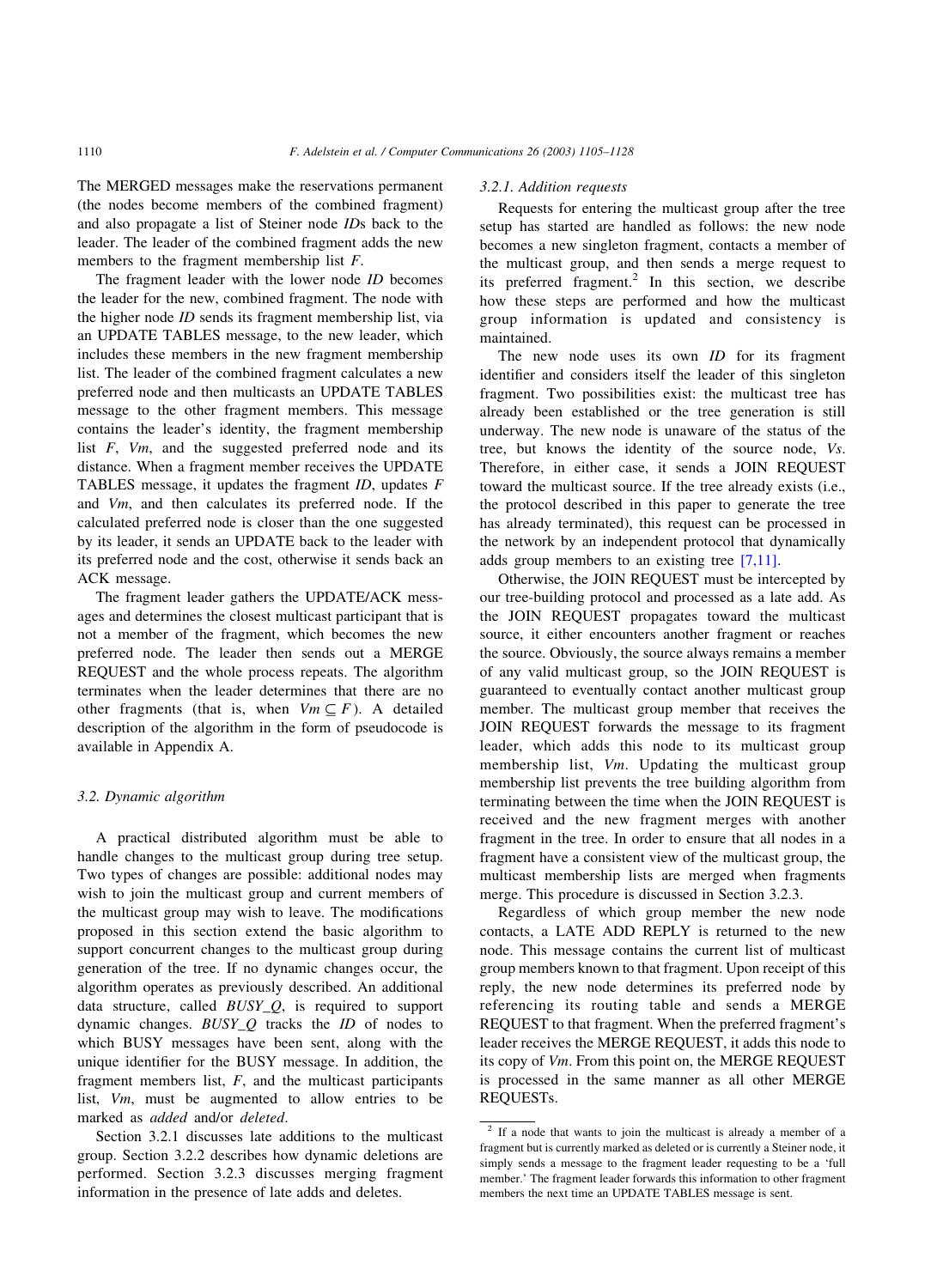If the preferred fragment has deleted itself from the multicast group, then the MERGE REQUEST is processed as described in Section 3.2.2 and the new fragment selects another candidate as its preferred node. An exception is whenever all multicast group members known to the responding fragment decide to delete themselves from the multicast group after the fragment leader responds to the JOIN REQUEST. It is also possible that all the nodes in the original multicast group have deleted themselves from the multicast group. In either of these two pathological cases, the new node sends a MERGE REQUEST to the source and notifies the source that no member of the original multicast group wishes to participate. Other late adds may still be in the tree building algorithm, but the source may begin to send at this point. Hence, it is possible that not all nodes are in the multicast tree when the multicast begins, however, the multicast session cannot begin if any of the original members of the multicast group are still in the tree-building algorithm. If any late add nodes are still in the multicast tree-building algorithm, these nodes will merge with the source later.

There are a few other issues that arise when allowing late adds. First, it is possible that a fragment can ACCEPT a MERGE REQUEST from a node that is not actually the closest candidate, since it might not be aware of closer late adds. However, this affects only efficiency, not correctness. Second, a node can decide to join the multicast group at any time, even while it is being used to form a connection between two fragments. If this occurs, the late add waits to see if the fragments merge before sending the JOIN REQUEST. Finally, a connection attempt by two fragment leaders may be blocked by a node of which neither is aware. When the blocking node sends a NACK, its ID is attached so the node can be added to Vm at the receiver. This allows the blocking node to become a candidate for preferred node.

#### 3.2.2. Deletion requests

Delete requests can be more complicated than add requests, since the node to be deleted may have already been incorporated into a fragment. If the node is still a singleton fragment, it simply sends a NOT INTERESTED response to any MERGE REQUESTs. The node receiving the NOT INTERESTED response to a MERGE REQUEST marks the node as deleted in its fragment list, F, and multicast group membership list, Vm. This is done to allow accurate determination of the group membership list when merging fragments, as described in Section 3.2.3.

If the node is in a fragment with more than one member, it removes itself from the multicast group by sending a DELETE message to the fragment leader. The deleted node continues to handle future MERGE REQUESTs the same way as other non-leader nodes in the fragment. If the node that wishes to be deleted from the multicast group is the fragment leader and there are at least two other nodes in the fragment, it selects the member of the fragment that is closest to the fragment leader and requests that the node take over leadership duties via a CHANGE LEADER message. (If there is only one other node in this fragment, the fragment is dissolved and the other node becomes a singleton fragment.) The closest node is selected to minimize the disruption to the current tree structure. After the fragment leader sends the CHANGE LEADER message to this fragment member, it waits for either a NACK or an ACK from this node. If a NACK is received, the candidate node has deleted itself and another candidate must be chosen. If there is only one other multicast group member still in the fragment, this fragment is dissolved and the remaining node in this fragment functions as a singleton node. This process is repeated until an ACK is received or the fragment is dissolved. If an ACK is received, the new fragment leader has been 'elected' and pending MERGE REQUESTs (i.e. entries in the  $BUSY$  O) as well as up-todate copies of  $Vm$  and  $F$  are forwarded to the new fragment leader. The new leader subsequently updates other member nodes in the fragment with an UPDATE TABLES message.

Once the ACK has been received and the fragment leader is changed, the fragment must be restructured so that the root of this subtree is the new fragment leader. This could potentially require changing the orientation of multicast tree edges, replacing existing edges with new edges, and modifying the set of Steiner nodes in the fragment. Although this may create a lower cost subtree, the overhead of restructuring could be quite expensive. Furthermore, if additional nodes in that subtree add or delete themselves during this restructuring, the processing becomes very complicated. Rather than introduce this complexity and overhead into the protocol, a simple restructuring mechanism is used. When the candidate for becoming the new fragment leader sends the ACK back to the current fragment leader, the edges on that path are reversed. The result is that the fragment is now rooted at the new fragment leader. A robust fault-tolerant version of this procedure for restructuring subtrees was introduced by Schwiebert and Chintalapti [\[21\]](#page-23-0), where it was used for restructuring CBTs.

Before a fragment is dissolved, one additional issue must be handled. Nodes that received a BUSY response from the dissolving fragment must be informed so they do not wait forever. In order to track outstanding BUSY messages, an entry is added to the  $BUSY_Q$  whenever a BUSY message is sent in response to a MERGE REQUEST. This entry contains the unique identifier for the BUSY message and the ID of the recipient of the BUSY. Before the fragment is dissolved, the leader sends FRAGMENT DISSOLVED notifications to each node with an entry in the BUSY O. Each of the FRAGMENT DISSOLVED messages carries the unique identifier of the BUSY message so the receiving node can determine which fragment is being dissolved (since the original sender of the BUSY message may have merged into a new fragment and lost the leadership role).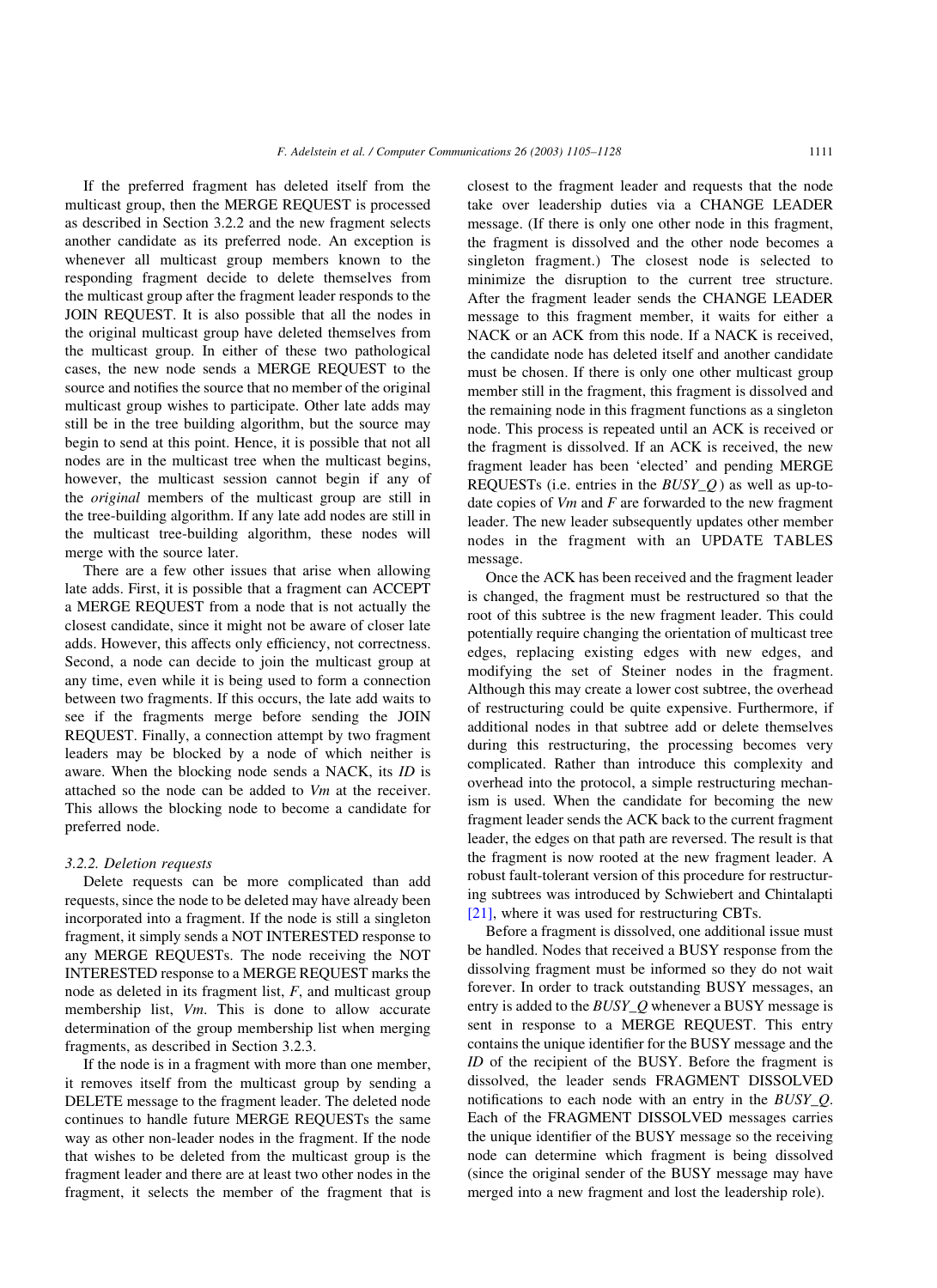#### 3.2.3. Combining fragment information

When two fragments are merged, they may have an inconsistent view of the multicast group. Any inconsistent information must be reconciled by the new fragment leader before being multicast to all nodes in the newly merged fragment. This can be done by including this information in the UPDATE TABLES message described in Section 3.2. Inconsistent views may be caused by several events. Late adds are seen by a fragment when the node is merged into the fragment, when a JOIN REQUEST is received, when a MERGE REQUEST is received, or when a node blocks a merge with a NACK. Deletes are seen by a fragment only when a NOT INTERESTED reply is returned from a MERGE REQUEST or a node in the fragment sends a DELETE REQUEST. Finally, the  $BUSY_Q$  sets for the two fragments must be combined.

The combined fragment list,  $F$ , is the union of the two original fragment lists. Thus, nodes marked as deleted in either list are marked deleted in the combined fragment list. Similarly, nodes added to either fragment become members of the combined fragment.

The combined multicast group membership list, Vm, consists of the union of the multicast group membership list in each fragment. Nodes marked as deleted in both of the lists, or marked deleted in one list but appearing unmarked in the other, or marked as deleted in one list but not appearing in the other, are marked deleted in the combined list. Nodes marked as deleted in one list but added in the other are marked as added in the combined list. This ensures that a node that has sent a NOT INTERESTED reply to one fragment and a JOIN REQUEST to the other remains a candidate for merging. If this node is in fact deleted, then a subsequent MERGE REQUEST from the combined fragment will result in a NOT INTERESTED reply and the node will be properly deleted. Finally, the  $BUSY_Q$  set for the combined fragment is the union of the  $BUSY_Q$  sets for the individual fragments.

#### 3.3. Termination condition and tree refinement

The algorithm terminates (for a particular group) when there is only one fragment remaining, whose membership consists of the nodes in Vm. At some point, additional changes to the multicast group must be postponed so that a multicast tree can be established. Otherwise, the multicast session may be postponed indefinitely as late adds and deletes are being processed forever. (If changes occur this rapidly, there is little advantage in attempting to construct a good multicast tree, since many changes will occur after the tree is completed and it is likely that the tree will be severely degraded within a short time period.) This situation can be handled by bounding the number of additions that a fragment accepts, which forces eventual termination. Subsequent JOIN REQUESTs are then buffered until the tree is built or processed as if the tree has already been built. Obviously, if the number of adds is bounded, then the number of deletes is also implicitly bounded by  $||Vm||$ .

Once the algorithm has completed, it may be beneficial to run an optional protocol that prunes leaf nodes that either are marked deleted or are Steiner nodes. These can be present because of dynamic changes during execution of the tree-building algorithm. When a node is pruned, the algorithm will recurse up the tree and determine if the parent of this leaf node should also be pruned. This process repeats until a parent is found with more than one child, or the parent is a group member, or the source node is reached. The state information maintained by both multicast group members and Steiner nodes may be reduced or eliminated, depending on the needs of the protocol that supports the multicast session after the tree has been built. In our simulations, pruning resulted in average savings of 6% for multicast groups with dynamic changes. More details on the simulation study appear in Section 5.

#### 4. Correctness argument

In the following, we show that the algorithm produces a correct Steiner Tree and always terminates.

Definition 1. The *preferred fragment* of fragment I is the fragment J, denoted preferred $(I) = J$ , if and only if  $cost(path(I, J)) = min(cost(path(I, x)))$  for all x where  $x \in Vm$  at I.

Note that Vm is local to I, so I's notion of preferred fragment can change if it discovers the existence of a late add that is closer than other nodes in Vm, or if another fragment in Vm gets closer because of a Steiner node.

**Definition 2.** A pair of fragments  $(I, J)$  is a *preferred pair* if and only if preferred(I) = J and preferred(J) = I.

Lemma 1. The algorithm produces a Steiner Tree of the nodes in Vm.

Proof. The algorithm proceeds by merging fragments. Initially, each fragment contains a single node, and there are  $n = ||Vm||$  such fragments. Obviously, there are no cycles in the singleton fragments and each is a valid Steiner Tree. Now consider the case of k fragments, where  $k < n$ . Of these  $k$  fragments, two distinct fragments,  $F1$  and  $F2$ , merge by adding a path from one fragment to the other. No cycles exist within F1 or F2 and there is only a single path connecting F1 to F2. Hence, there are no cycles in the new fragment formed by merging F1 and F2, and this combined fragment remains a valid Steiner Tree. There are now  $k - 1$ fragments, all of which form valid Steiner Trees. By induction, all fragments remain acyclic and are valid Steiner Trees. Since the algorithm terminates when there is only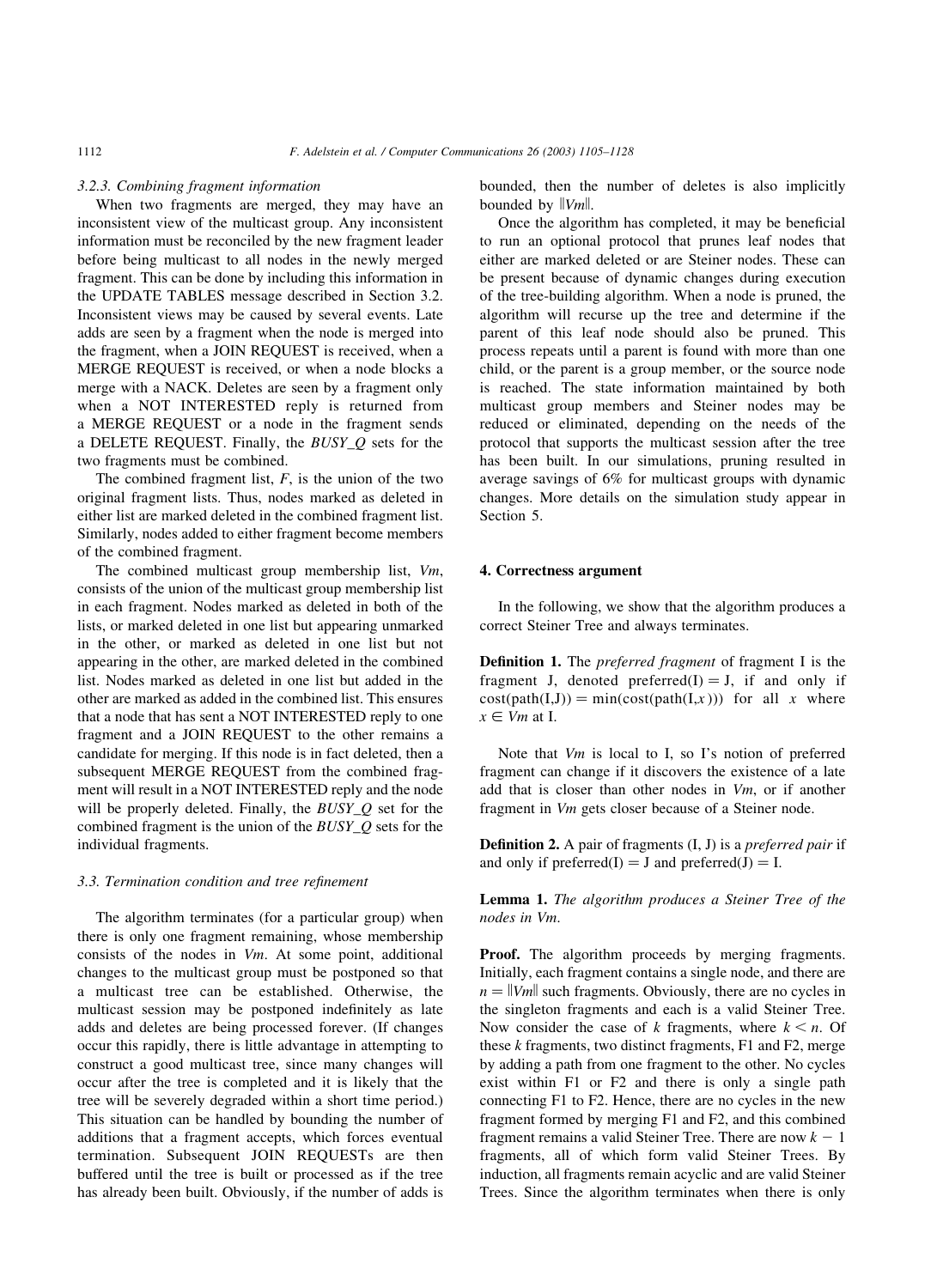<span id="page-8-0"></span>a single fragment remaining, which contains all nodes in Vm, the final fragment is a valid Steiner Tree for the nodes in  $Vm. \square$ 

Lemma 2. During the connection phase, at least one connection succeeds.

## Proof.

- (1) Without loss of generality, assume fragments A and C are closer than any other pair of fragments. If A is aware of C, A sends a MERGE REQUEST to C. If C sends an ACCEPT message, the pair have recognized each other. If, due to incomplete information, C has selected another fragment, B, then either C merges with B in the current round (because B has already sent an ACCEPT), or C merges with A, because B sent a BUSY reply. Again, if A and C merge, they have recognized each other. If C merges with B, then it notes the request from A, sends a BUSY reply, and merges with A during the next round. Recall that the distance from A to C is less than the distance between any other pair of nodes, so even if C and B merge, when C and B combine their pending merge list, A is closer to the B–C fragment than any other fragment. Therefore, the two closest fragments find each other and initiate a merge. If A is unaware of C, it will send a MERGE REQUEST to another node, D. This will succeed unless A receives a BUSY reply from D. In this case, if C sends a MERGE REQUEST then A can ACCEPT. Otherwise, D merges with some other node, since that other node is closer to D than A is.
- (2) Clearly, there is always some pair of fragments that are closest (ties are broken by an a priori ordering). Thus, this closest pair always attempts to merge, based on the above argument in (1), after some sequence of rounds in which at least one merger takes place.
- (3) The only problem ignored above is if the connection phase does not succeed because the path between the two joining fragments routes through some intervening fragment. First, we consider the case without any late adds.

Case 1. No late adds. Refer to Fig. 3. Assume fragment A wants to merge with fragment C and node B, which lies between A and C, belongs to another fragment and is a Steiner Node. Since B was not originally in Vm, neither A nor C know about B. If they were aware of B, then B would be in the preferred fragment for both A and C.

Not only does node B lie between A and C, but since it is a Steiner Node, it must lie between two nodes within its own fragment, say nodes A' and C' (which are in  $Vm$ ), where nodes  $A'$  and  $C'$  are a preferred pair. Therefore, by

 $\overline{B}$  $\overline{C}$ 

Fig. 3. Two merging fragments collide.

Definitions 1 and 2:

- $cost(path(A', C')) = min(cost(path(A', x)))$  for all x, or alternatively,
- $cost(path(A', C')) = min(cost(path(y, C')))$  for all y AND
- $cost(path(A, C)) = min(cost(path(A, x)))$  for all x, or  $cost(path(A, C)) = min(cost(path(y, C)))$  for all y.

But, B is an element of path $(A,C)$  and path $(A',C')$ . It can be thought of as a 4-way intersection with B as the common node, as illustrated in Fig. 3.

Assume  $cost(path(x,B))|x = (A, A', C, C')$  is not equivalent, for all given values of  $x$ . Without loss of generality, also assume that cost(B,C) is the minimal cost of the group. Additionally, without loss of generality, assume the  $ID(C) < ID(C')$ . In the case where  $cost(path(x, B))|x = ($  $A, A', C, C'$  is equal for all given values of x, since C has the lowest ID number, it is preferred by all other fragments and this case reduces to the case where the distances are distinct. Therefore, without loss of generality, we assume that not all the costs are equal. This implies that C is the preferred fragment for A. It also means that C is the preferred fragment for A', not C', since  $cost(path(B,C)) \le$  $cost(path(B, C'))$ , which means  $cost(path(A', C)) \le$  $cost(path(A', C'))$ . This means that A' tries to merge with C instead of with  $C'$ . Thus A' and  $C'$  cannot already be merged, so B is not a Steiner Node for an  $A'-C'$  fragment, which implies B is still available and the connection does not block.

Since C only ACCEPTs a MERGE REQUEST from a single fragment per round, any other fragment(s) that send MERGE REQUESTs receive a BUSY response and do not attempt to connect to C, therefore the path to C is not blocked. Hence, without late adds the connection phase always succeeds.

(4) Now we consider the case in which late adds occur.

Case 2. Late adds occur. The late add case is the only case in which a connection attempt can fail. Again, referring to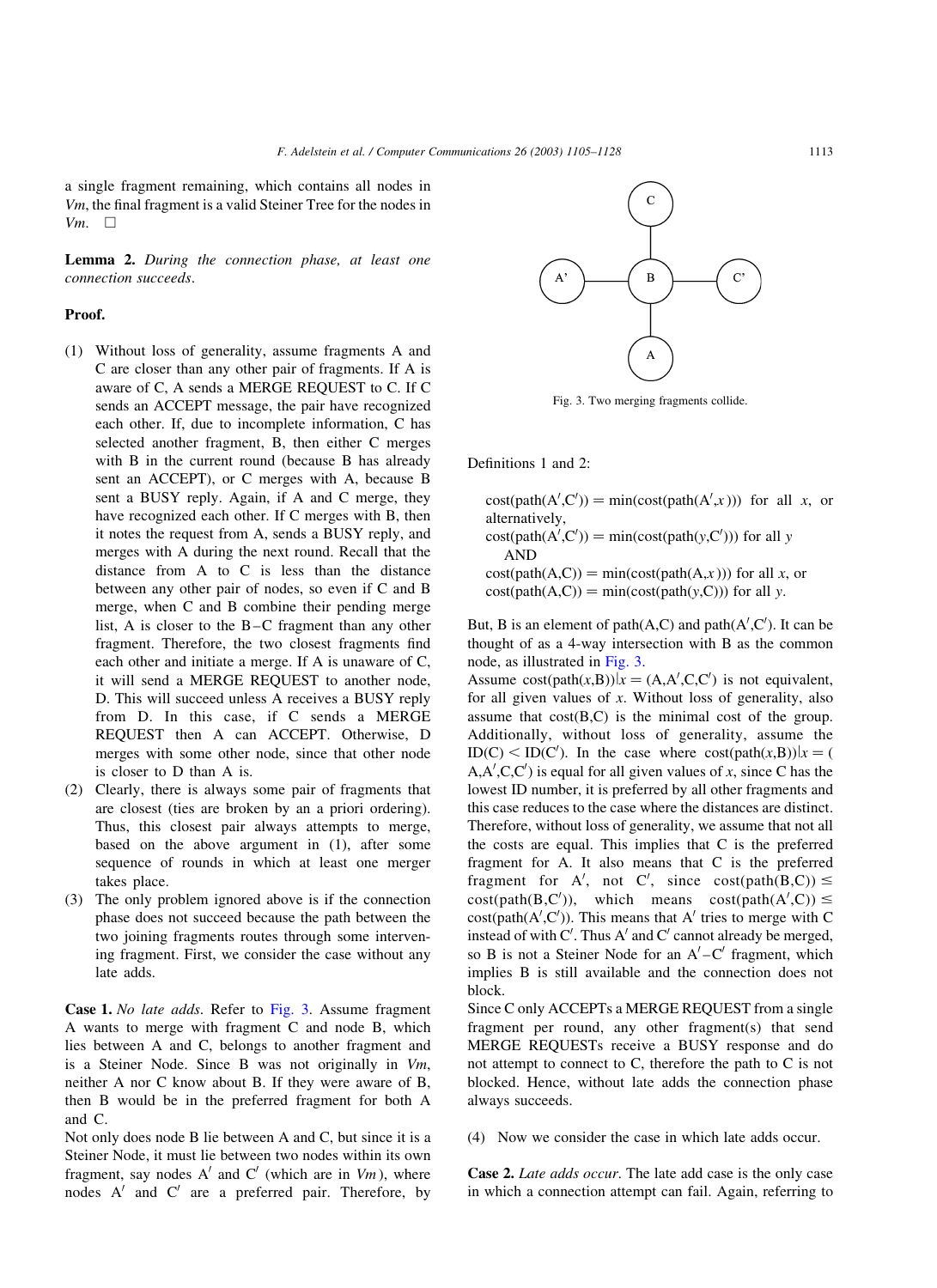[Fig. 3,](#page-8-0) this time we assume node B is a late add, unknown to A and C. (Note that late adds that are not in the path between two merging fragments cannot block a connection for those fragments, and are thus not considered.) In this case, A sends a CONNECT message to C and B is on the path of this message. Since B has not agreed to merge with A or C, B rejects the CONNECT message by sending a NACK back to A. When A receives the NACK, A forwards the NACK directly to C, informing C of the failed connection. Thus, the connection is blocked temporarily.

At this point, there are two possibilities. One is that B already knew about the existence of A and C when it received the list of multicast members, in response to its JOIN REQUEST. The other is that B does not know about A or C because they are late adds themselves and contacted a different initial node with their JOIN REQUESTs. If B knows about A and C, then B chooses the closer of A and C as its preferred node (in this round or a later round), and sends a MERGE REQUEST to the closer one. Without loss of generality, assume that node is C. Since B is closer to C than A is, C accepts B's proposal and merges with B.

If A and C were not included in Vm for node B, B then adds them to its copy of Vm and recalculates its preferred node and then proceeds as above, i.e.; attempts to merge with the closer node. Also, note that upon receiving a NACK from B, node A then becomes aware of B's membership in Vm and B becomes the preferred node for A. At this point, A no longer ACCEPTs any MERGE REQUESTs from C, since C is farther away than B, and sends C a BUSY reply. Although C is unaware of B initially, B is added into Vm at node C when C receives the NACK forwarded from A (and notices B is not in  $Vm$ ), at which point B is added to  $Vm$  and becomes the preferred fragment for C. Having received a BUSY response from A, C is free to ACCEPT a MERGE REQUEST from B.

In either case, B merges with C, as well as with A, progress is made after the failed connection, and the process then continues the same as in the case without late adds. Therefore, even when late adds are allowed, at least one connection succeeds. Thus, in each round at least one connection succeeds.

# Theorem 1. The dynamic algorithm always terminates with a correct Steiner tree.

Proof. We assume that a finite number of changes occur. The number of changes can be limited as described in Section 3.3. From Lemma 1, the resulting tree is free of cycles—it is a valid Steiner tree. From Lemma 2, at least one pair of fragments merges each round, reducing the number of fragments by one. Since the number of fragments is finite, the algorithm eventually terminates.  $\square$ 

## 5. Simulations

A simulator, mcSIM, was written in C using version 18 of CSIM [\[20\]](#page-23-0). mcSIM is a detailed, realistic simulation of the protocol, which simulates the protocol running on every node in the network. Each node operates in a truly distributed fashion. The only sharing of information among nodes is through the exchange of messages. Nodes not interested in the multicast run a low-cost Steiner code that just forwards messages and consumes few resources. Any 'intelligence' required in the protocol occurs in only group member nodes. The tree construction protocol terminates when the multicast tree is built.

The simulation suite includes a network generation program called **Bessie**<sup>3</sup> [\[3\]](#page-22-0) that generates and displays network topologies as described by Waxman [\[25\]](#page-23-0) and Doar and Leslie [\[11\].](#page-23-0) Bessie also provides an improved edge model to provide greater control over the generated topologies. When the simulation finishes, mcSIM writes an output file that can be displayed by **Bessie**. Bessie verifies the integrity of the generated multicast tree and provides various statistics, such as overall tree cost.

The simulator has been stress-tested with thousands of simulations run in which the number of changes to the network was unbounded. Although testing does not guarantee correctness, examination of the interaction among the nodes during these tests shows that even extremely rare interactions were encountered in at least some of the simulations and were properly handled. Messages sent to nodes must pass through all of the intermediate nodes defined in the network topology. By running extensive simulations, we were able to verify the protocol's correct behavior in the presence of race conditions and unexpected messages. This is especially important when simulating the effects of dynamic changes to the multicast group, because it is nearly impossible to anticipate all the possible interactions that can occur as a result of these spontaneous changes. In addition, as a debugging tool, a watchdog process runs in the background to warn of deadlock and starvation. This was useful during testing to identify implementation bugs.

The protocol runs on every node in the network. Each node has a fixed probability of changing its status with regard to participating in the multicast. Specifically, nodes that are not participating in the multicast can 'decide' to join at any time. Similarly, nodes that are participating in the multicast, or in the process of joining the group can decide to remove themselves from the multicast. There is no constraint on the number of times an individual node may choose to join or leave the multicast. The ratio of joins to leaves was initially set at

<sup>&</sup>lt;sup>3</sup> The name 'Bessie' is a tribute to the blues singer Bessie Smith.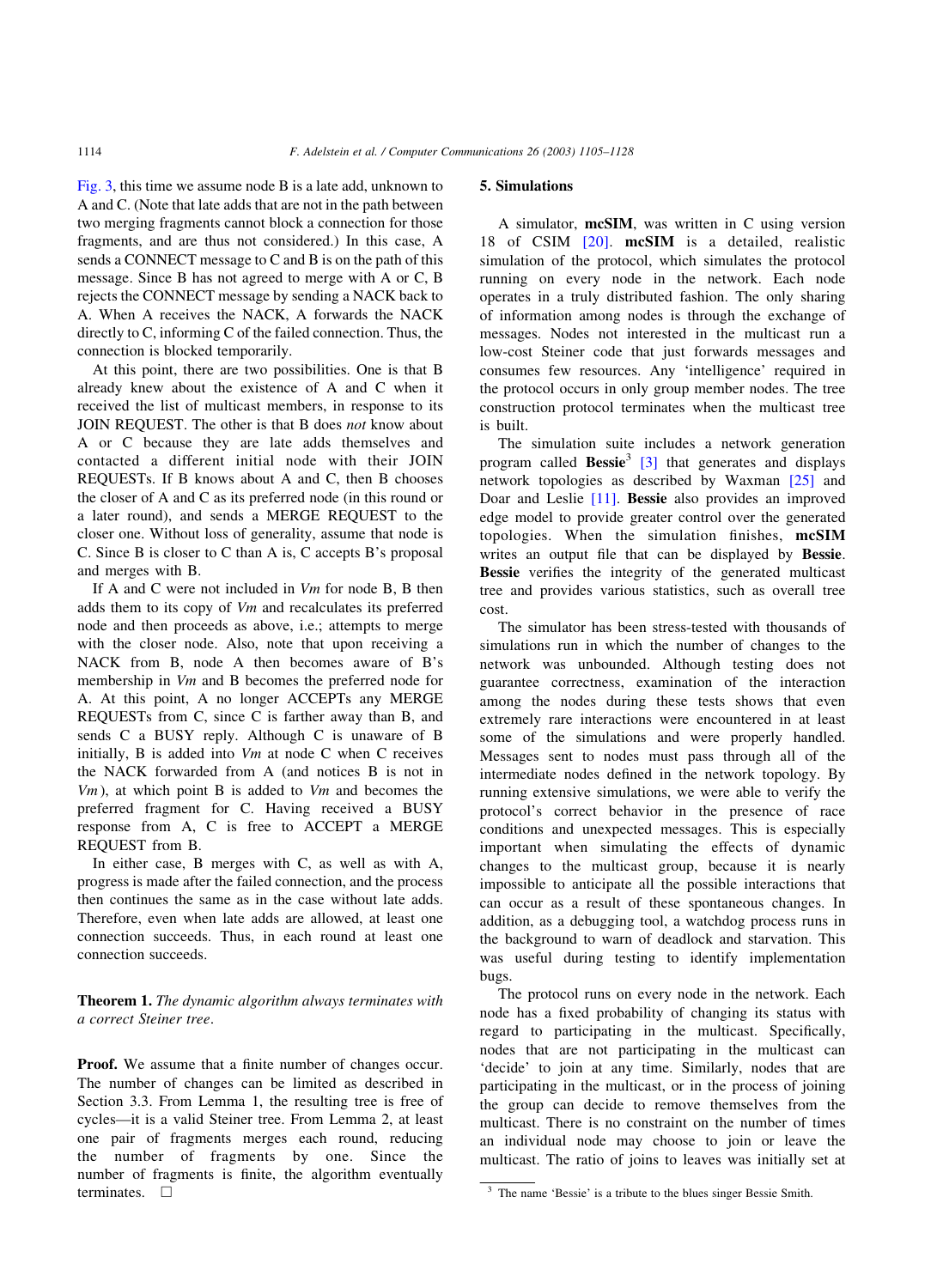<span id="page-10-0"></span>Table 1 Relative performance with average degree  $=$  3, 10% multicast, no late joins/leaves

| No. of nodes | Worst<br>case<br>(%) | Average<br>case<br>(%) | 95% Conf.<br>interval<br>(%) | <b>Best</b><br>case<br>$(\%)$ |
|--------------|----------------------|------------------------|------------------------------|-------------------------------|
| 50           | $-4.73$              | 24.85                  | 8.87                         | 82.37                         |
| 100          | 2.17                 | 27.78                  | 5.96                         | 54.96                         |
| 200          | 8.33                 | 26.92                  | 5.86                         | 76.61                         |
| 500          | 11.26                | 24.50                  | 3.11                         | 41.31                         |

Table 3 Relative performance with 200 nodes, 10% multicast, no late joins/leaves

| Average<br>node<br>degree | Worst<br>case $(\% )$ | Average<br>case $(\% )$ | 95% Conf.<br>interval $(\% )$ | Best<br>case<br>$(\%)$ |
|---------------------------|-----------------------|-------------------------|-------------------------------|------------------------|
| 3                         | 8.33                  | 26.92                   | 5.86                          | 76.61                  |
| 4                         | 11.61                 | 33.09                   | 5.11                          | 70.95                  |
| 5                         | 17.83                 | 38.51                   | 5.81                          | 73.43                  |
| 6                         | 8.50                  | 44.92                   | 5.26                          | 69.79                  |

4:1, but was varied from 9:1 to 1:1 in subsequent test runs. To prevent network instability, there is a systemwide limit on the total number of multicast group changes. By default, it is 100 changes, although that is a run-time configurable parameter. Although these limits were imposed on the runs shown in the simulations, no such limits were used for the stress tests.

In addition, we have an implementation of the naive approach as described by Doar and Leslie [\[11\]](#page-23-0) to serve as a comparison. We have also compared our dynamic algorithm with a version that defers multicast group changes until the multicast tree is built and then sequentially performs and the late additions and deletions. This is done to quantify the advantages of incorporating these changes while building the multicast tree. The other comparable algorithms [\[7,8\]](#page-22-0) do not support dynamic changes, so a comparison with those algorithms is not possible. In addition, implementing either of these two protocols is likely to be a significant undertaking. For example, the simulations conducted by Bauer and Varma used only a partial implementation of their protocol [\[7\]](#page-22-0). The Doar and Leslie algorithm is run on the final set of multicast group members in the networks. Since the path from each node to the root in Doar and Leslie is independent of every other node participating in the multicast, the exact sequence in which late additions (joins) and deletions (leaves) occur is irrelevant to the Doar and Leslie algorithm. Hence, the output of mcSIM consisting of the network topology and the final list of nodes in the multicast is used as the input for the Doar and Leslie algorithm.

Note that we are only comparing the final costs of the multicast trees, not the computational overhead or running time of the two different methods. Our protocol is implemented in a simulator with low-level features such as message passing and message parsing, and handles dynamic changes in the multicast group during the simulation. Our implementation of Doar and Leslie is a centralized algorithm that simply computes the cost of the final tree. Thus, the execution time of the two protocols is too dissimilar for any meaningful analysis to be made. A careful comparison of our protocol and Bauer and Varma's protocol, however, shows that our protocol requires fewer messages, partially due to Bauer and Varma's use of localized flooding. Our dynamic protocol uses larger messages than Bauer and Varma's protocol in order to support the dynamic group membership, however, the basic version of our protocol can support the same assumptions as Bauer and Varma's protocol with shorter messages.

# 5.1. Simulation results

Table 4

The results of the simulation study are shown in Tables  $1-7$ , in which **mcSIM** is compared with Doar and Leslie's protocol. We use their protocol as a baseline for comparison because their algorithm also handles dynamic changes and has been shown to produce good results for many cases. Each row in each table is derived from

| ٧<br>. .<br>×<br>٠ |  |
|--------------------|--|
|--------------------|--|

Relative performance with 200 nodes, average degree  $= 3$ , no late joins/leaves

| % Multicast | Worst | Average | 95% Conf.       | <b>Best</b>    |
|-------------|-------|---------|-----------------|----------------|
|             | case  | case    | interval<br>(%) | case<br>$(\%)$ |
|             | (%)   | (%)     |                 |                |
| 5           | 2.12  | 29.36   | 8.21            | 87.27          |
| 10          | 8.33  | 26.92   | 5.86            | 76.61          |
| 20          | 11.02 | 21.52   | 2.78            | 37.91          |
| 25          | 8.68  | 23.27   | 3.30            | 36.82          |
| 30          | 7.95  | 20.67   | 3.08            | 36.87          |

Relative performance with average degree  $= 3$ , 10% multicast, join/leave  $ratio = 4:1$ 

| No. of<br>nodes | Worst<br>case<br>(%) | Average<br>case<br>(%) | 95% Conf.<br>interval<br>(%) | Best<br>case<br>$(\%)$ |
|-----------------|----------------------|------------------------|------------------------------|------------------------|
| 50              | $-16.33$             | 19.18                  | 8.50                         | 82.37                  |
| 100             | 1.26                 | 13.37                  | 2.90                         | 31.56                  |
| 200<br>500      | $-0.23$<br>8.88      | 16.70<br>17.48         | 3.50<br>2.95                 | 34.23<br>40.23         |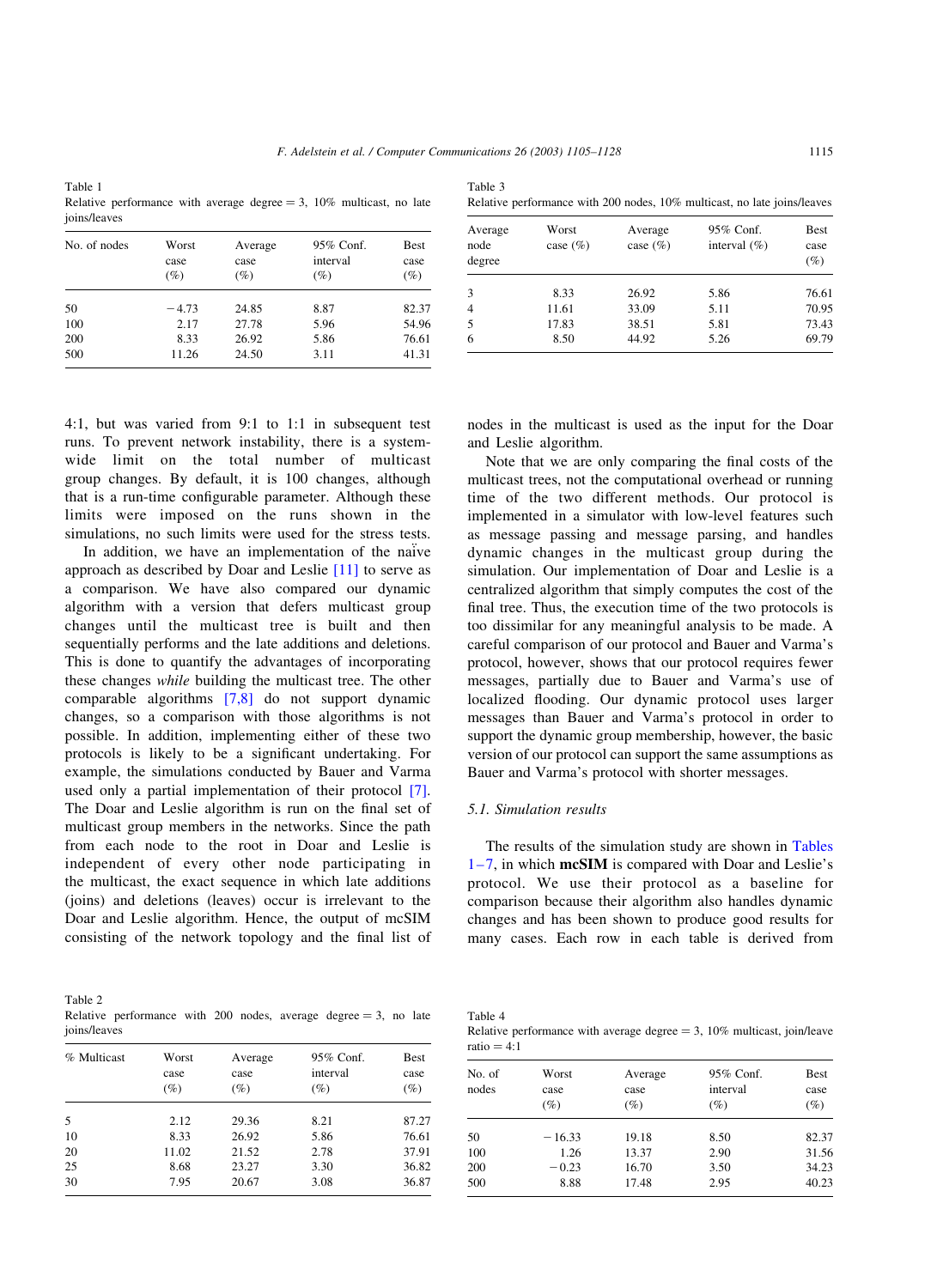<span id="page-11-0"></span>Table 5 Relative performance with 200 nodes, average degree  $= 3$ , join/leave ratio  $= 4.1$ 

| % Multicast | Worst<br>case<br>$(\%)$ | Average<br>case<br>$(\%)$ | 95% Conf.<br>interval<br>$(\%)$ | <b>Best</b><br>case<br>(%) |
|-------------|-------------------------|---------------------------|---------------------------------|----------------------------|
|             |                         |                           |                                 |                            |
|             |                         |                           |                                 |                            |
| 5           | 1.05                    | 16.72                     | 4.39                            | 55.89                      |
| 10          | $-0.23$                 | 16.70                     | 3.50                            | 34.23                      |
| 20          | 5.27                    | 12.94                     | 1.87                            | 21.86                      |
| 25          | 7.17                    | 14.82                     | 1.65                            | 24.09                      |
| 30          | 7.34                    | 14.79                     | 2.07                            | 24.72                      |

Table 7 Relative performance with 200 nodes,  $10\%$  multicast, average degree  $= 3$ , varying add/delete ratio

| Join/leave<br>ratio<br>$(\%)$ | Worst<br>case<br>(%) | Average<br>case<br>$(\%)$ | 95% Conf.<br>interval<br>(%) | <b>Best</b><br>case<br>$(\%)$ |
|-------------------------------|----------------------|---------------------------|------------------------------|-------------------------------|
| 90                            | 3.21                 | 16.69                     | 2.54                         | 28.44                         |
| 80                            | $-0.23$              | 16.70                     | 3.50                         | 34.23                         |
| 70                            | 2.15                 | 13.8                      | 3.06                         | 29.27                         |
| 60                            | 3.75                 | 13.76                     | 2.47                         | 22.99                         |
| 50                            | $-7.52$              | 11.66                     | 3.38                         | 24.00                         |

the results of runs on 25 random networks. For each experiment we varied one parameter (e.g.; number of nodes in the network, node degree, etc.) while fixing the remaining parameters. The study encompasses over 600 individual simulation runs. Although we attempted to be as thorough as possible, a complete study of all possible combinations of parameter values in a four dimensional space would have been prohibitively expensive. However, our simulation runs showed consistent behavior over a wide range of parameter values, which we believe indicates that the following results are indicative of the general performance of our algorithm.

The results in Tables  $1-3$  show the percentage improvement of our protocol over the baseline averaged over 25 random networks per row. These three tables present the performance of our basic algorithm, a situation with no late joins or leaves. In [Table 1](#page-10-0), networks with 10% multicast nodes and an average of three links per node were simulated for varying network sizes. The results show that, in most cases, our protocol generates significantly better trees; in some cases, as much as 80% better, with an average improvement of about 25%. In [Table 2](#page-10-0), the network size is fixed at 200 nodes and the number of multicast members is varied. Although the average improvement of our protocol decreases as a larger percentage of nodes in the network become group members, our protocol consistently yields more efficient multicast trees. In [Table 3](#page-10-0), the average degree of nodes in the network is varied. Across

Table 6 Relative performance with 200 nodes,  $10\%$  multicast, join/leave ratio = 4:1

| Average<br>node | Worst<br>case | Average<br>case | 95%<br>Conf.     | Best<br>case |
|-----------------|---------------|-----------------|------------------|--------------|
| degree          | $(\%)$        | (%)             | interval $(\% )$ | $(\%)$       |
| 3               | $-0.23$       | 16.70           | 3.50             | 34.23        |
| $\overline{4}$  | 3.73          | 19.19           | 4.19             | 46.13        |
| 5               | 14.64         | 29.80           | 2.94             | 44.92        |
| 6               | 15.86         | 32.06           | 4.13             | 54.36        |

node degrees of 3–6, our protocol generates trees that are, on average, 35% more efficient than trees produced by the baseline algorithm. As the average node degree increases, our protocol generates correspondingly better multicast trees relative to the baseline. This is because we are better able to exploit the increased number of shared paths in the network to build better trees.

In [Tables 4–6](#page-10-0), late joins and leaves are introduced, with a join/leave ratio of 4:1. In other words, 80% of the changes to the multicast group are late adds and 20% are deletes. The rate at which adds and deletes occur is uniformly distributed throughout each simulation run. Some changes occur at the beginning of the simulation, some at the end, and most in the middle of the simulation. This pattern of changes mimics the behavior expected in a real network environment—changes occur in the multicast group membership in a completely distributed manner. Recall that at most 100 changes to the multicast group are simulated, using a random choice of type of change and node to change. This limit is set intentionally high to allow for more changes than would normally be expected. Other than the requirement that the source of the multicast tree is not permitted to delete itself, there is no restriction on which nodes can add themselves or delete themselves. As stated earlier, a node might change its membership status multiple times during the building of the multicast tree.

The results for these simulations are consistent with the results when there are no dynamic changes to the group membership. In [Table 4](#page-10-0), the size of the network is varied from 50 to 500 nodes. [Table 4](#page-10-0) shows that although the relative improvement of our algorithm is not as great as shown in [Table 1](#page-10-0), our protocol still generates trees with an average improvement of 15–20% over the baseline protocol. In Tables 5 and 6 we fix the number of nodes in the network at 200 and vary the number of nodes initially in the multicast group and the average node degree, respectively. Table 5 displays results similar to the relative performance shown in [Table 2.](#page-10-0) Although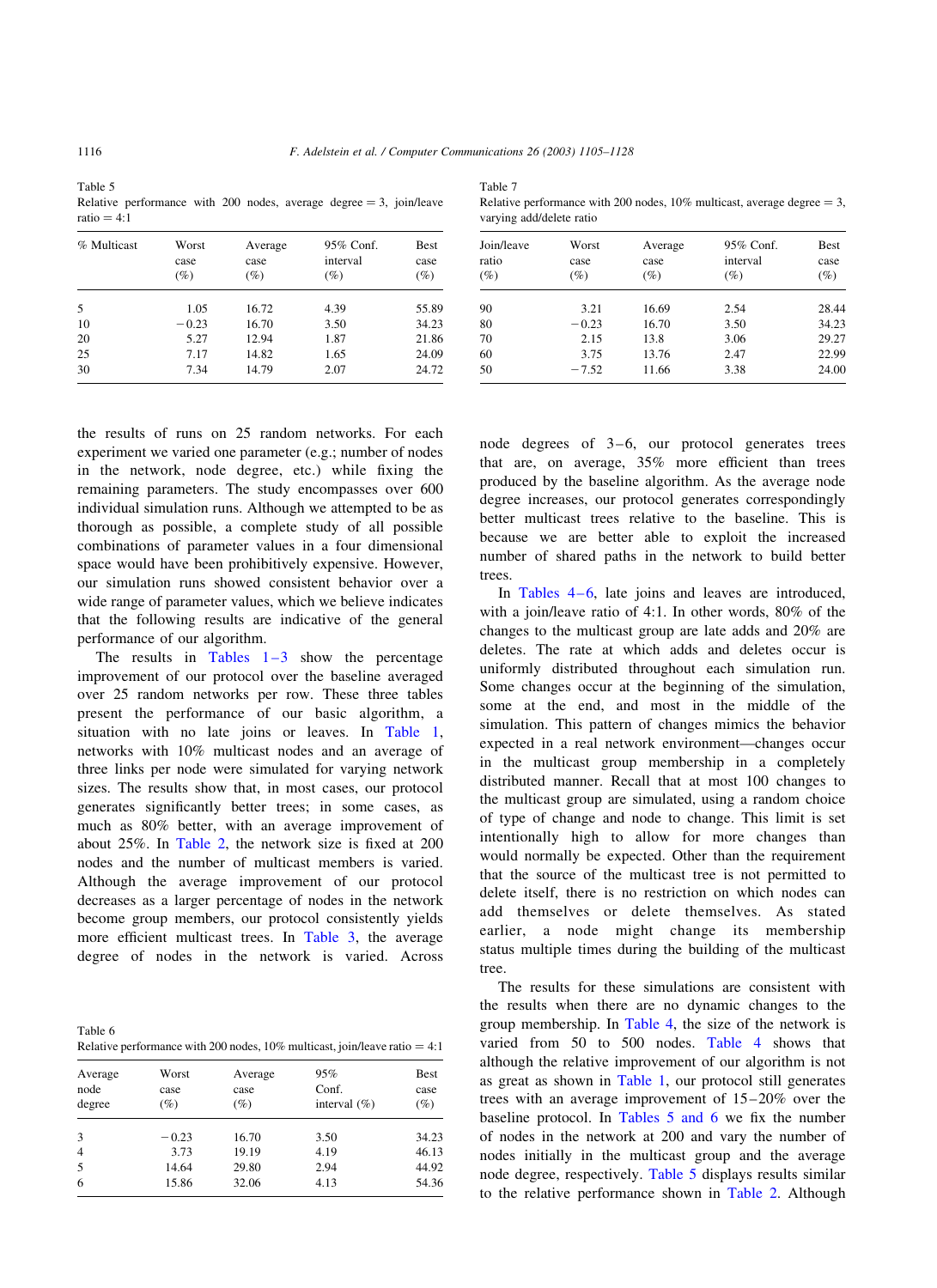the relative improvement of our algorithm does not decrease consistently with increases in multicast group size, the same general trend appears. Similar to [Table 3](#page-10-0), [Table 6](#page-11-0) shows that better trees are generated as node degree increases. Although there are a few individual cases where Doar and Leslie's protocol generates a better tree, these cases are rare and the average performance of our protocol is very good. Since each multicast membership change as the tree is being built potentially degrades the quality of the tree, this is good evidence that our protocol is resilient to these dynamic changes.

In [Table 7](#page-11-0), the join/leave ratio is varied by progressively reducing the percentage of changes that are late adds. The relative performance of our algorithm decreases as the number of deletions increases. Because shared paths are not used by Doar and Leslie's algorithm, as the number of late adds increases, its relative performance decreases. Note that it does not make sense to have more deletes than late adds, since this implies that if our protocol runs long enough, there will be no remaining group members. However, such a ratio may make sense if only a very limited number of changes to the multicast group is permitted.

Overall, the performance of our algorithm is significantly better than Doar and Leslie in terms of the cost of trees generated. In virtually all cases, our algorithm generates substantially better trees. Substantial testing with a large number of different networks confirms these results.

#### 6. Conclusion and future work

We have presented a distributed algorithm for the construction of a multicast tree in environments in which the multicast group membership is dynamic. Unlike existing algorithms, nodes may join or leave the multicast while the algorithm is executing, and concurrent membership changes are permitted. The algorithm builds correct trees and integrates dynamic changes to produce high-quality trees even in the presence of dynamic group membership. This is accomplished without a significant increase in the message complexity of the algorithm. To be practical, a distributed algorithm must support dynamic group membership, since it is impossible to prevent these changes from occurring.

This algorithm is suitable for use in many situations that require the generation of multicast trees. Examples of such applications include multicast groups with mobile hosts, dynamic regeneration of subtrees that have experienced substantial degradation due to local changes in the multicast group, and self-healing protocols for resolving faults in a fault-tolerant system. On the other hand, the requirement that all participants are aware of all the initial group members seems to preclude the use of this protocol for IP multicasting. However, modifications of this algorithm to work in the Internet for IP multicasting are possible. For local rebuilding of subtrees, especially within a network domain, knowledge of all participants is not needed. In addition, this requirement of membership knowledge could be relaxed further if information on local participants is available. This would allow efficient construction or reconstruction of the multicast tree, since the most important information—the existence of neighboring participants, would be known. Performance of this algorithm with limited, but local, information on participants is important future work.

Because we avoid the discovery step, the message complexity of the inter-fragment communication is lower than the algorithm proposed by Bauer and Varma. In practice, our algorithm should be faster because it does not require a discovery step and cannot have loops where MERGE REQUESTs to the same fragment are repeatedly rejected until finally accepted. The intra-fragment communication, which is used to determine preferred fragments and maintain consistent information within a fragment, introduces additional message overhead. Future work includes the design of better protocols to reduce intra-fragment communication and different network topology models.

In this paper, we have described the protocols and design decisions for creating a multicast tree building algorithm that allows dynamic changes to the multicast group. Generating trees with a distributed algorithm can reduce execution time, especially for a large multicast group. A detailed simulation study of the algorithm described in this paper was conducted, which demonstrated the advantages of our proposed protocol. This allowed us to verify the quality of the trees generated by our algorithm relative to those generated by the Doar and Leslie algorithm.

Other topics for future work include extending the protocol to incorporate fault tolerance—a topic that, to our knowledge, has not been addressed. We will also incorporate this algorithm into a multicast protocol that supports dynamic trees with periodic rebuilds of locally inefficient subtrees. This would be useful for long-running multicast sessions with periodic changes in the multicast group during the actual multicast session.

## Acknowledgements

The authors are very grateful to Christine Richard for editorial assistance.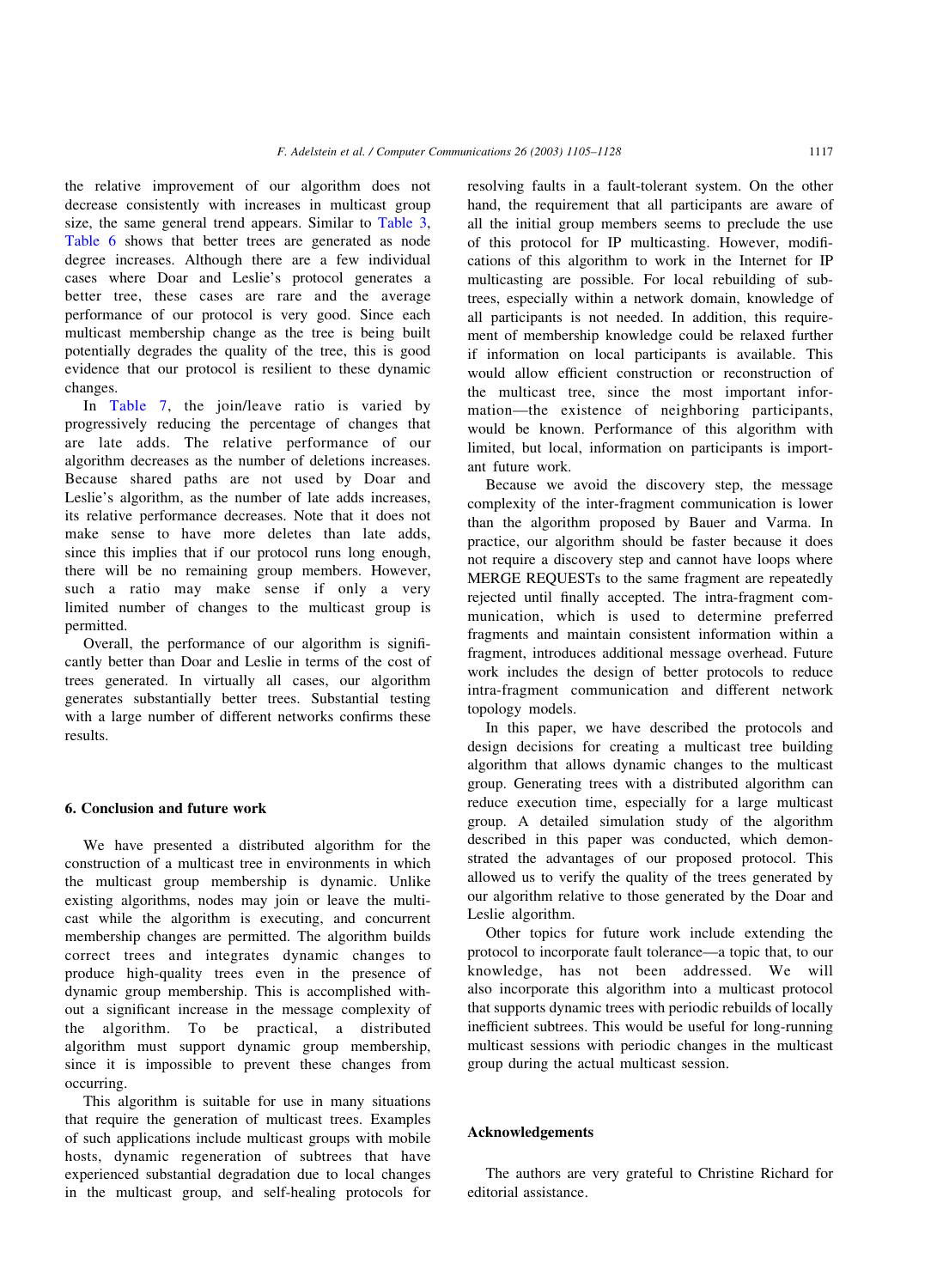## Appendix A

#### Algorithm pseudocode

there are  $\|Vm\|$  fragments, each containing a single distinct element of Vm. The algorithm terminates for members of a particular group when  $F = Vm$ . Any message not explicitly handled is an error. State functions are shown in italics.

```
Basic concepts
Vm = the initial set of multicast participants. Initially,
```

```
Possible node states = {ConnectionPhase, Initialize, Steiner, TryMerge, UpdatePhase}.
Message types = {ACCEPT, ACK, BUSY, CHANGE LEADER, CL ACK, CONNECT,
DELETE, FRAGMENT_DISSOLVED, JOIN_REQUEST, LATE_JOIN_REPLY,
MERGE REQUEST, MERGED, NEW LEADER, NACK, NOT INTERESTED, TERMINATE, UPDATE, UPDATE TABLES}.
Each fragment member (node) maintains the following local variables:
        F = set of fragment members.State = current state.
        status = (added, deleted, terminal)ID = node's IDFragID = identifier for fragment, also ID of fragment leader.
        n = |\nvert \nvert (the number of multicast participants).
        Vs = the root of the multicast tree.Vm = the set of multicast participants known to this fragment.
        Vp = preferred fragment.msgID = unique identifier each node assigns to each message.
        Terminated = True if the algorithm has terminated, False otherwise.
        BUSY Q = nodes to which BUSY but no MERGE REQUEST has been sent.
        SteinerQ = list of Steiner nodes in a fragment.
Initialize
/* initial participants begin with a copy of Vm; late joins must request
  a copy by sending a JOIN REQUEST message
\star /
State = Initialize.Terminate = False.Deleted = False.F = \{ID\}.
\text{FragID} = \text{ID}.Vs = source.If (\forall m == {}) {
                                /* I'm a late join */Send JOIN REQUEST toward multicast source.
        Receive LATE JOIN REPLY, containing Vm.
        \mathtt{Vm}~=~\mathtt{Vm}~+~\{\mathtt{ID}\}\ .\overline{1}Goto TryMerge.
/* end function */SteinerInit (ID, source)
/* initialize Steiner nodes */
terminating = False.
```
 $deleting = False.$  $\text{FragID} = \text{ID}$ .  $Vs = source.$  $msgID = 0.$ 

Goto SteinerState.  $/*$  end function  $*/$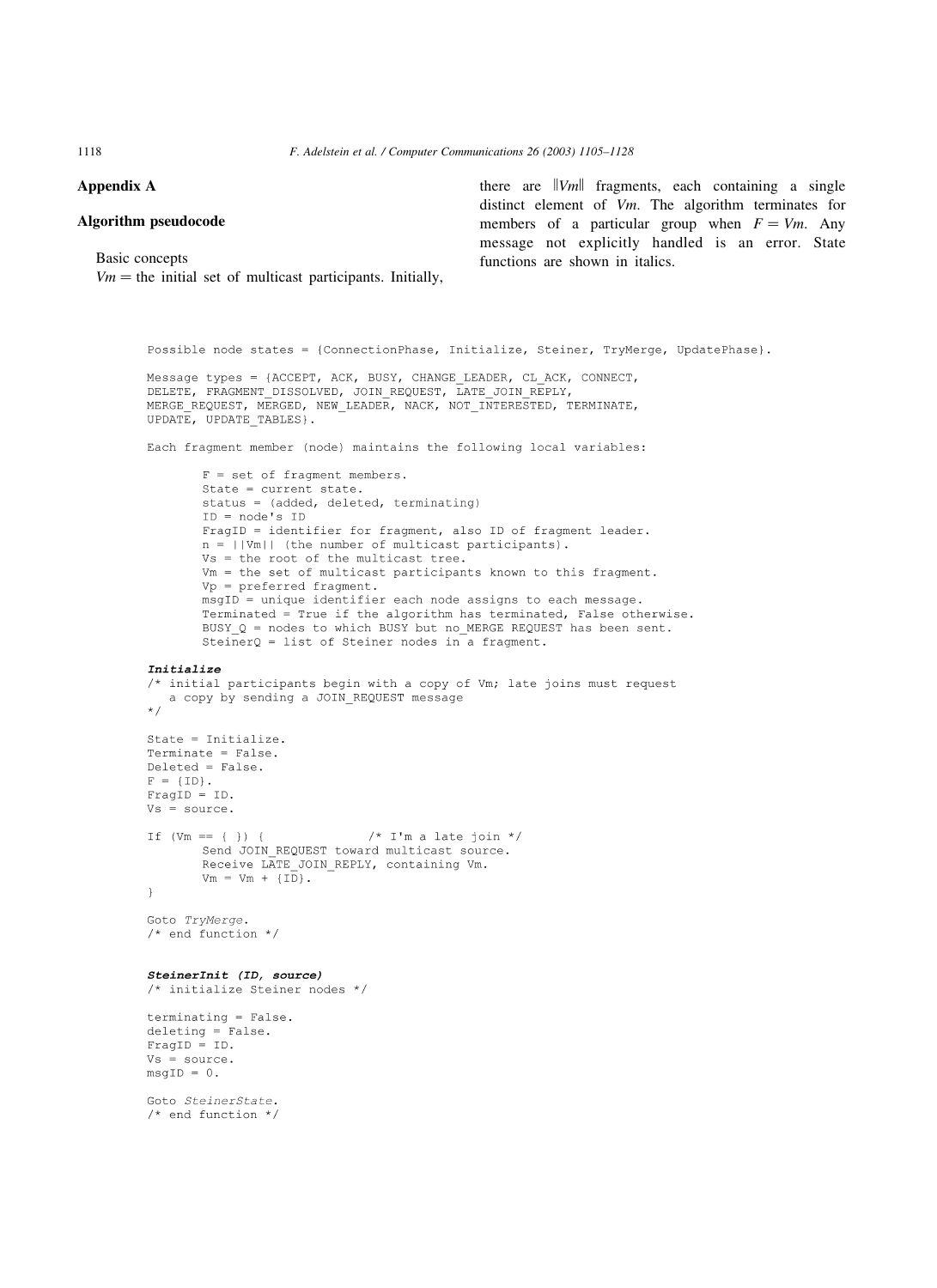#### UpdatePhase

```
/* update preferred node decision. The fragment leader provides
  updated FraqID, F, preferred node information to fragment members
State = UpdatePhase./* find preferred node */Vp = the node n in Vm such that distance(n, F) is minimal. The routing
tables are used for this determination.
If (FragID == ID and F == VM) {
                                     /* I'm the leader and all known fragments are merged */Send TERMINATE message to each fragment children.
       Terminate = true.goto Done.
                                      /* I'm the leader and some fragments aren't merged */
} Else If (FragID == ID) {
       If (I want to delete myself) {
               LeaderChanged = false.
               Mark node as deleted.
               Move node from F to SteinerQ.
               While (F has more than one element and not LeaderChanged) {
                       Choose untried node n in F closest to ID.
                       Send CHANGE LEADER (F, Vm, BUSY Q) to n.
                       ChangeDecision = false.While (!ChangeDecision) {
                             Receive msg.
                             If (msq is CL ACK) {
                               LeaderChange = true.ChangeDecision = true.Reverse multicast tree path toward n.
                             } Else If (msg is NACK) {
                               /* n is deleted-need to try another node */
                               Mark n as deleted.
                               Move node from f to Steiner Q.
                               ChangeDecision = true.} Else If (msq is MERGE REQUEST) {
                               Send BUSY to msg.sender.
                             } Else If (msg is ACCEPT) {
                               Send NACK to msg. sender.
                             } Else If (msg is CONNECT) {
                               Send NACK to msq. sender.
                             \lambda\rightarrowIf (F has only 1 element ) {
                    /* no new leader, fragment is dissolved */
                    Remove multicast tree path information.
                    Send FRAGMENT DISSOLVED to remaining node in F.
               } Else If (F = \{\})^{-1}/* No nodes in F. */Remove multicast tree path information.
                    Send FRAGMENT DISSOLVED to nodes in BUSY Q.
               \overline{\phantom{a}}goto Steiner.
       \} Else {
               Find preferred node, Vp.
               Send UPDATE TABLES (FragID, F, Vm, Vp) message to fragment children.
               Wait for ACKs/UPDATEs from children and handle
               unexpected messages (late adds, deletes, out of sequence/
               misdirected messages, etc.). I.e., Save ms if MERGE REQUEST;
               add node to Vm if LATE ADD; add node to Vm and send
               LATE ADD REPLY if JOIN REQUEST; remove node from f and
               add to SteinerQ if NOT INTERESTED.
               If (children respond with closer fragments via UPDATE messages) {
                       Update routing tables.
                       Choose the closest as Vp.
               Goto TryMerge.
} Else {
                               /* non-leader nodes loop here */
```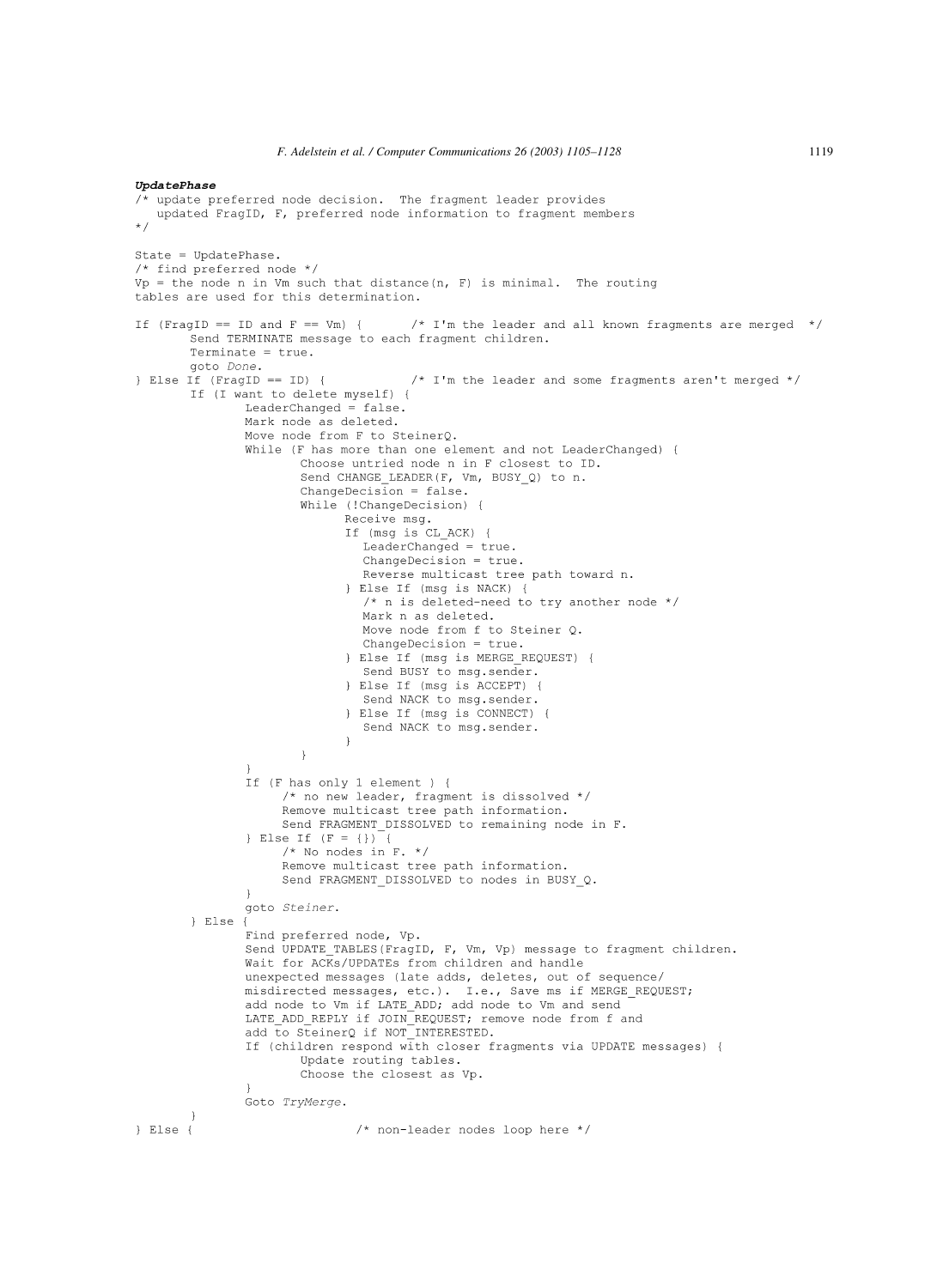```
Elected = False.Delta = False.Terminate = False.
       While (not Terminate and not Deleted and not Elected) {
               If (I want to delete myself) {
                        Delta = true.\} Else {
                        Receive msg.
                        If (msg is TERMINATE) {
                                Terminate = true.goto Done.
                        } Else If (msq is UPDATE TABLES) {
                                Receive UPDATE TABLES (FragId new, F new, Vm new, Vp new) from leader.
                                FragID = \text{FragID new.}F = F new.
                                v_p = v_{p_new}.
                                Vm = Vm \neq W.
                                Forward UPDATE_TABLES message to fragment children.
                                If (there is a node n in Vm s.t. distance (n, ID) < distance (Vp, F)) {
                                         /* send better choice for preferred node to leader */
                                        Send UPDATE(n, distance(n, ID)) to node FragID.
                                \} Else {
                                        Send ACK to node FragId.
                                \overline{\mathcal{X}}} Else If (msg is MERGE REQUEST) { /* mis-directed MERGE REQUEST */
                                Send BUSY to sender.
                                Forward MERGE REQUEST to node FragID.
                        Fise If (msg is NACK or msg is JOIN_REQUEST) {
                                /* to receive this message, I must be the path between the
                                   two fragment leaders during the failed merge attempt */
                                Forward msg to along the path to FragID.
                        } Else If (msg is FRAGMENT_DISSOLVED) {
                                Elected = True.Delete nodes in F and SteinerQ.
                                \texttt{FragID} = \texttt{ID}.} Else If (msg is MERGED) {
                                If (fragID != tempfragID) {
                                        Set multicast tree path for this node.
                                        FragID = tempFragID.\lambdaForward message up the tree.
                        } Else If (msg is CL_ACK) {
                                Forward message up the fragment to the fragment leader.
                                Reverse these edges on the fragment.
                        } Else If (msg is CONNECT) {
                                 /* ID is connection point in this fragment */
                                Forward msg to FragID.
                        } Else If (msg is CHANGE LEADER) {
                                /* msg contains F new, Vm new, BUSY Q new */
                                F = F new.
                                \bar{v}_m = \bar{v}_{m\_new}.
                                BUSY Q = BUSYQ_new.<br>Elected = true.
                                Send ACK to FraqID.
                                \texttt{fragID} = \texttt{ID}.\rightarrow\rightarrow\mathcal{F}If (Deleted) {
               goto Steiner.
        } Else If (Elected) {
               goto UpdatePhase.
y^* end function */
```
#### TryMerge

/\* only leaders execute this code--see if preferred fragment will agree to merge \*/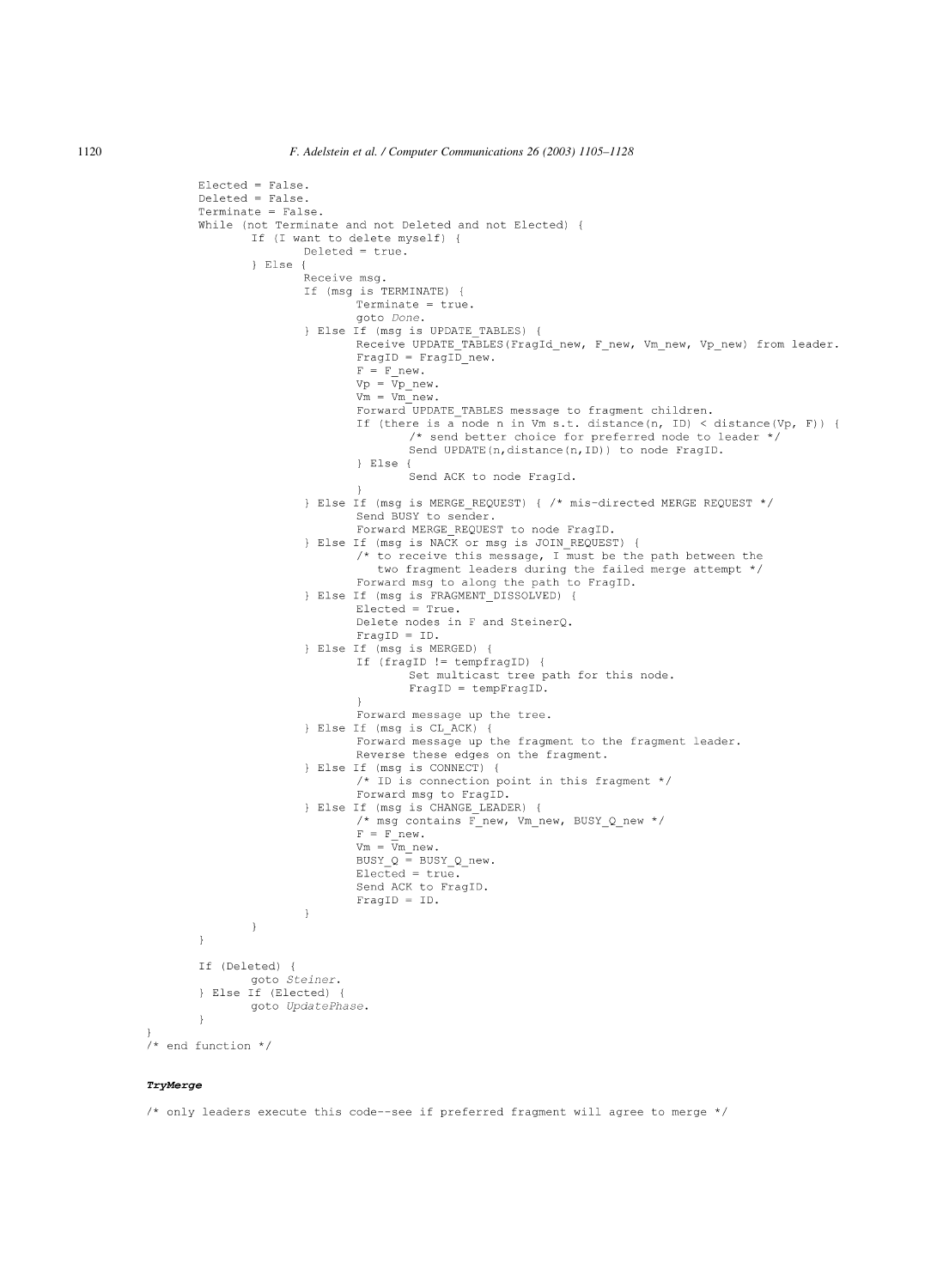```
State = TryMerge.qotACCEPT = False.gotRetry = False.MereFeilure = False.
closest_req = Nodes[ID].dist.
Nodes [1\overline{D}]. deferredMR = -1.
If (Vp is on the BUSY Q) {
        source = sender of the BUSY msg. /* Respond for the expected node in this fragment. */
        Remove Vp from BUSY_Q.
\} Else {
        source = ID.If (Vp == Origin AND sender != ID)/* we preempted another MR so send it again */
         gotBUSY = True.
         BusyID = -1.
} Else If (Vp := origin) {
        qotBUSY = False.BusyID = -1.
} Else If (gotRetry) {<br>/* got a MR from original Vp, it's on our BusyQ */<br>The state of the state of the state of the state of the state of the state of the state of the state of the state of the state of the state of the s
         gotBUSY = False.BusyID = -1.
}Else {
        gotBUSY = True.BusyID = Vp.
        BusyID = vp.<br>/* already got a BUSY, don't send another MR */<br>add Vp to BusyIDQ.
\rightarrowsender = closest child to Vp in f.
Send MERGE REQUEST (ID, sender) to Vp.
While (not gotACCEPT and not MergeFailure) {
        Receive msg.
        If (msg is MERGE REQUEST) {
                 /* message format is MERGE_REQUEST(source, sender, MRdist) */
                 If (source not in Vm) {
                          Add source to Vm.
                 If (msg.sender == Vp || sender == BusyID || source in BusyIDQ) {
                          If (gotBUSY && BusyID == sender || source in BusyIDQ) {
                                   If (source in f) {
                                           \frac{1}{x} this was a forwarded request from
                                              within the fragment */
                                            Vp = source.If (sender is in this fragment) tail = source.
                                            else tail = sender.
                                           dist = MRdist.\rightarrow\lambda\int gotACCEPT = True.
                          Send ACCEPT to Vp.
                 \} Else {
                           \sqrt{*} MERGE_REQUEST came from the new leader of Vp */If (sender == Vp) {
                                   Vp = msg.sender.qotACCEPT = True.Send ACCEPT to Vp.
                          } Else If ((MRdist - dist) < EPSILON && gotBusy) {
                                   /* we'll accept a request from a closer node */origVp = Vp.origdist = dist.Put current request (Vp) on BusyQ.
                                   Vp = msg.sender.dist = MRdist.If (sender is in this fragment) tail = source.
                                   else tail = sender.
                                   gotACCEPT = True.Send ACCEPT to Vp.
```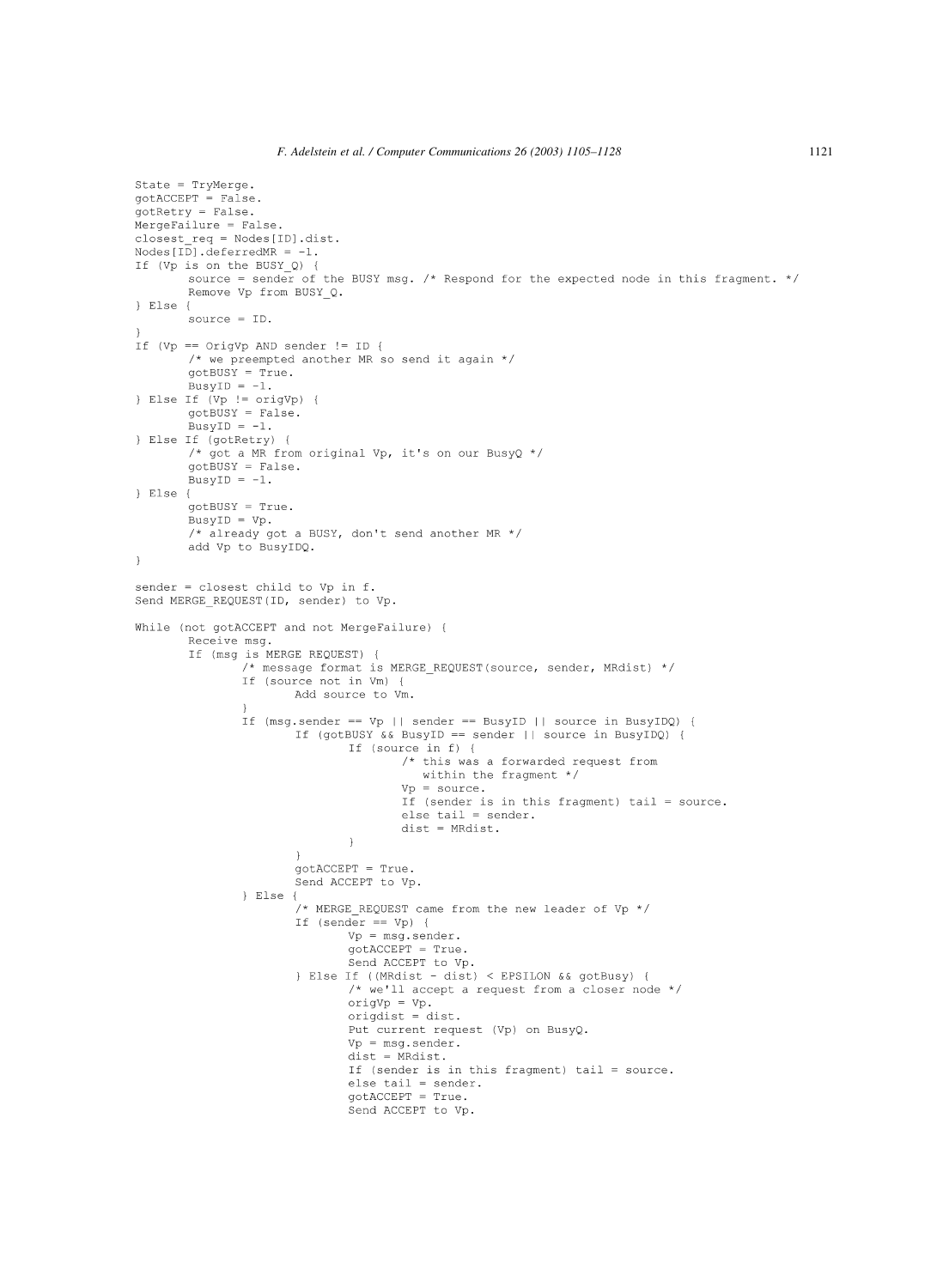```
\} Else {
                           '<br>If ((MRdist - closest_req) < EPSILON) {<br>/* got a MERGE REQUEST from a closer
                                       unknown node, just save it */
                                    \texttt{closest\_req = MRdist}.\text{defervedMReg} = \text{msg.sender.}deferredMRegDist = MRdist.Send BUSY to msg. sender.
                           Add msg.sender to BusyQ.
                  \rightarrow\rightarrow} Else If (msg is ACCEPT) {
         If (msg.sender == Vp || msg.sender == BusYID || source in BusYIDQ) {
                  gotACCEPT = True.\} Else {
                  Error.
         \overline{\mathbf{1}}} Else If (msg is NOT_INTERESTED) {
         /* preferred node is deleted */
         If (msg.sender == Vp || msg.sender == BusyID || source in BusyIDQ) {
                  MergeFailure = True.
                  Mark Vp deleted in Vm.
         \} Else {
                  Error.
         \rightarrow} Else If (msg is BUSY) {
         /* message format is BUSY(busyVp) */
         BusyID = Vp.
         Add Vp to BusyIDQ.<br>gotBUSY = True.
         Vp = busyVp.If (Vp in BusyQ) {
                  remove Vp from BusyQ.
         Send Merge_Request to Vp.<br>} Else If (deferredMReq != -1) {
                  /* if there's a MERGE REQUEST that's closer, use it */
                  origVp = Vp.
                  origDist = dist.
                  Vp = deferred MReg.vp – auerieanneq.<br>tail = Vp.<br>dist = deferredMReqDist.<br>BusyID = -1.<br>gotBUSY = False.
         Send MERGE REQUEST to Vp.<br>} Else If (BusyID != Vp & Vp not in BusyIDQ) {
                  /* if preferred fragment has changed, send new req. */
                  BusyID = -1.<br>gotBUSY = False.
                  Send MERGE REQUEST to Vp.
         \rightarrow} Else If (msq is DELETE SIGNAL) {
         MergeFailure = \bar{r}ue.
         deleting = True.} Else If (msg is FRAGMENT DISSOLVED) {
         If (msg.sender == Vp) {
                 MergeFailure = True.
         Mark msg.sender as deleted in Vm.
} Else If (msg is JOIN_REQUEST) {
         /* message format is JOIN_REQUEST(late_add) */
         Add late add to Vm.
         Delete late add from SteinerQ if present.
         Add late ad\bar{d} to f.
Send LATE_ADD_REPLY(Vm) to late_add.<br>} Else If (msg is CONNECT) {
         /* message format is CONNECT (source) */
         /* find path to send the NACK to */sender = neighbor(ID, source).
         Send NACK to sender.
} Else {
```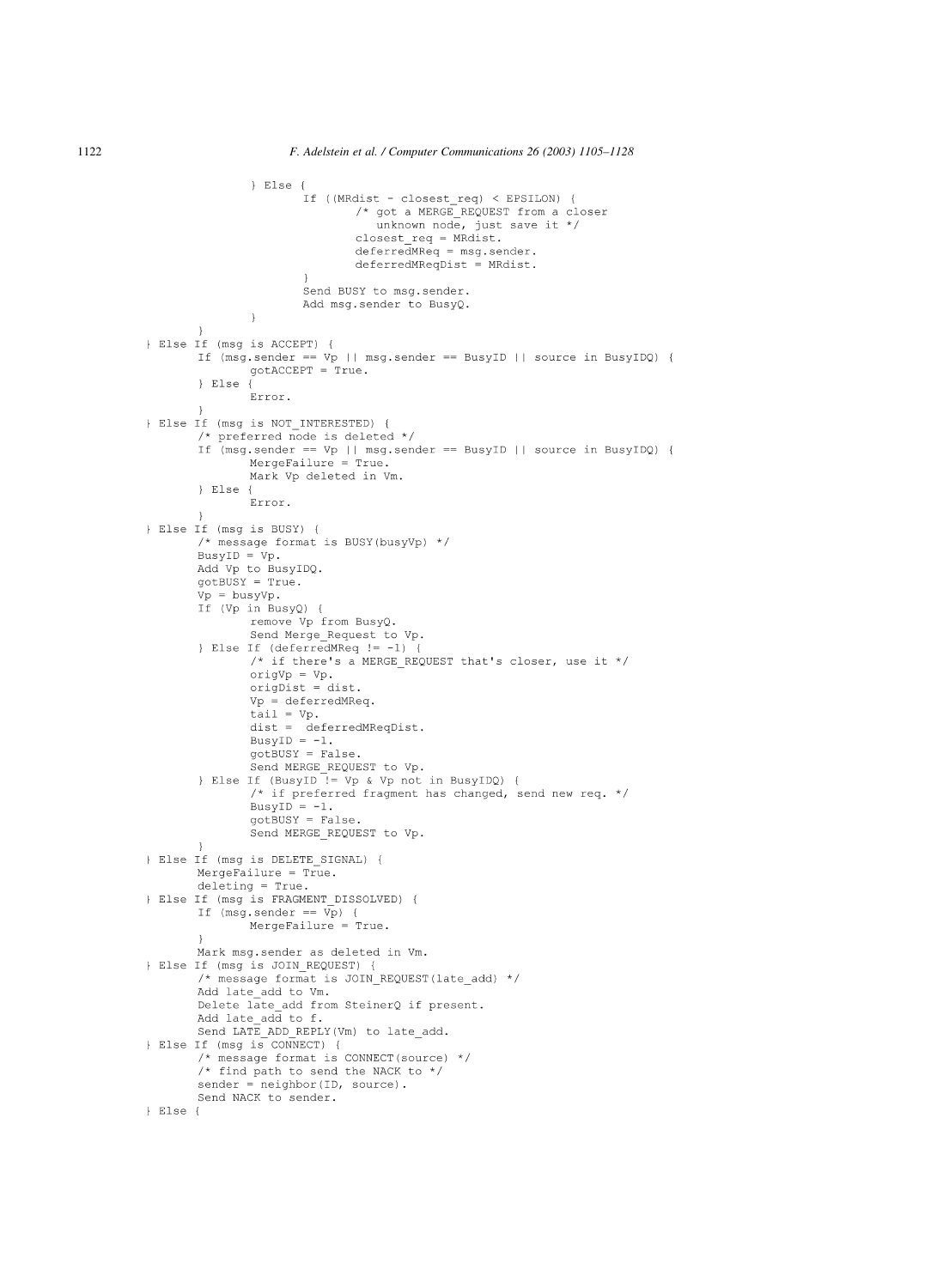```
Ignore message.
           \lambda.<br>If (MergeFailure) {
           goto UpdatePhase.
\overline{\phantom{a}} Else \overline{\phantom{a}}.<br>qoto ConnectionPhase.
/* end function */
```
#### ConnectionPhase

```
/* leaders have agreed to merge, so see if the shortest path connecting
   the merging fragments is clear. If it is, reserve the nodes along<br>the path and complete the merge. If it's not, abort the merge.
State = ConnectionPhase.State – ConnectionFride.<br>
MergeDecision = False.<br>
If ((ID < Vp && Vp != Vs) || ID == Vs) {<br>
/* I'm the "active" leader */<br>
head = closest child to Vp in f
         head = closest child to Vp in f.
         If (head == ID) {
                  /* we're at the edge of a fragment, we connect outside frag */
                  next = neighbor(ID, tail).} Else {
                  .<br>/* we're still inside fragment, route directly to edge of frag */
                  next = head.Send CONNECT (head, tail, ID, Vp) to next node on the shortest path to a node in fragment Vp.
         While (not MergeDecision) {
                  Receive msg.
                  If (sender is head and msg is NACK) {
                           MergeDecision = True.<br>MergeSucceeded = False.
                           /* NACK contains blocked node's ID */
                           Add blocked node's ID to Vm.
                           Send NACK with attached blocked node's ID to Vp
                                    (only if Vp did not send NACK).
                  } Else If (sender is head and msg is ACCEPT) {
                           /* got an ACCEPT from someone else -- refuse it */
                           Send NACK to msg. sender.
                  } Else If (sender is head and msg is NOT_INTERESTED) {
                           If (msg.sender == Vp) {
                                    MergeDecision = True.<br>MergeSucceeded = False.
                                    VpDeleted = True.Mark Vp as deleted in Vm.
                  } Else If (sender is head and msg is MERGED) {
                           /* message format is MERGED (source, F_Vp, F_Vm, BUSY Q_Vp, SteinerQ_Vp) */
                           If (source != Vp) {
                                    Print warning.
                           }Else {
                                    MergeDecision = True.
                                    MergeSucceeded = True.Add node IDs in F attached to MERGED msg to F
                                    Add node IDs in SteinerQ attached to MERGED msg to SteinerQ
                                    Extract F_Vp from msg.<br>Extract F_Vm from msg.
                                    Extract BUSY_Q_Vp from msg.
                                    Extract SteinerQ_Vp from msg.
                                    Merge F_Vp into Vp.<br>Merge Vm_Vp into Vm.
                                    Merge BUSY Q Vp into BUSY Q.
                                    Send NEW LEADER to nodes in SteinerQ Vp.
                                    Merge SteinerQ_Vp into SteinerQ.
                  } Else If (msg is MERGE_REQUEST) {<br>/* message format is MERGED(source, sender) */
                           If (source == Vp or sender == Vp) {
```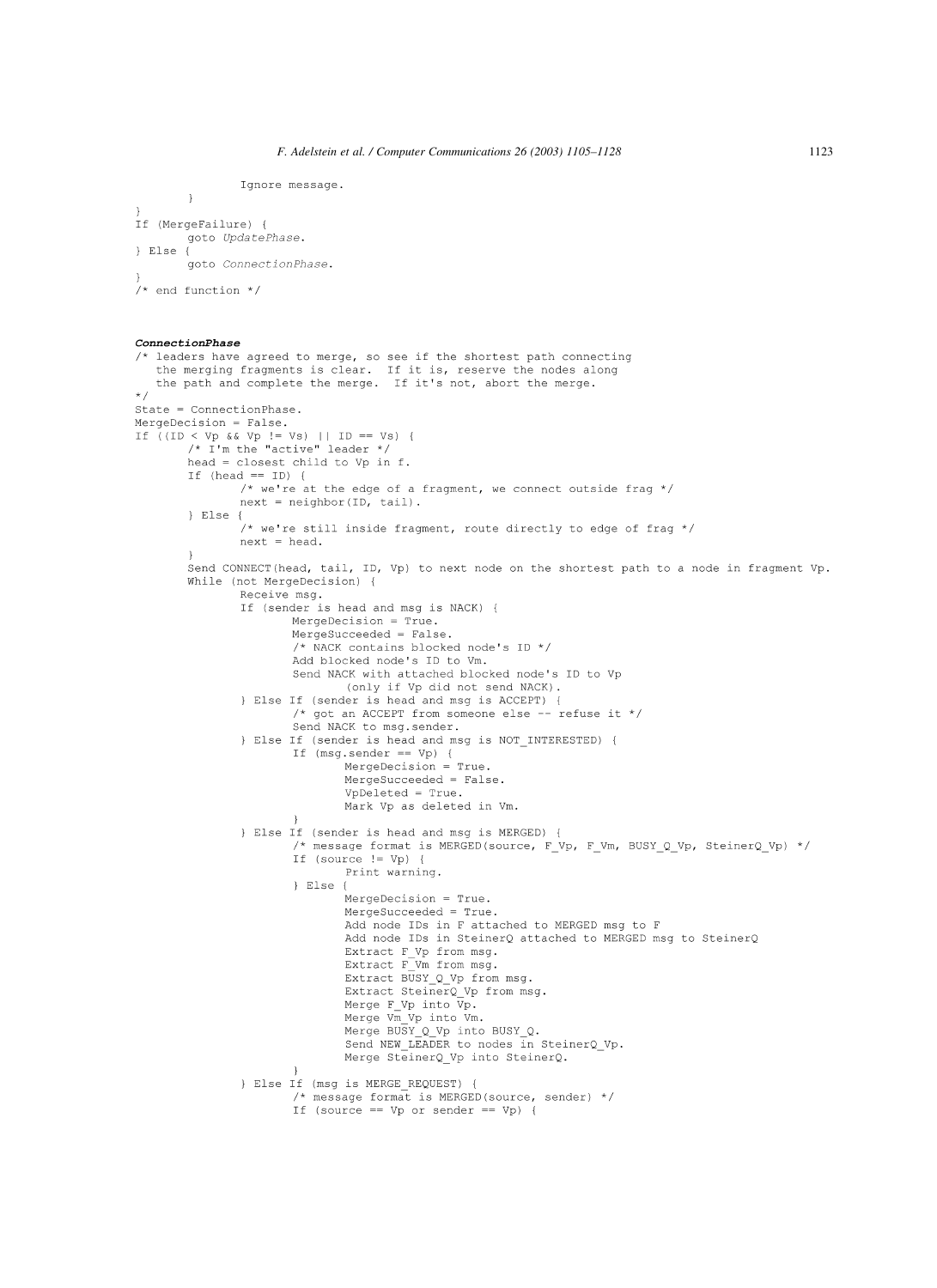```
/* the ACCEPT was lost because of late adds, resend */
                                Vn = source.send ACCEPT to Vp.
                        } Else {
                               Send BUSY with attacked msgID to msg.sender.
                               Add (sender's ID, identifier for BUSY) to BUSY_Q.
                        \rightarrow} Else If (msg is CONNECT) {
                       /* Two fragments that don't know about us are
                          trying to Merge through us. */
                        Send NACK with ID along path toward sender.
               } Else If (msg is DELETE SIGNAL) {
               deleting = True.<br>Bise If (msg is JOIN REQUEST) {
                        /* message format is JOIN REQUEST(late add) */
                       /* Received a join request from a late add.
                          Add node to Vm and pass it our Vm */
                       Add late_add to BusyQ.
                       Remove late_add from SteinerQ if present.
                       Send LATE_ADD_REPLY with attached Vm to late_add.
               \rightarrow}Else {
                       /* I'm the "passive" leader */
       While (not MergeDecision) {
               Receive msg.
               If (msq is NACK) {
                       MergeDecision = True.
                       MergeSucceeded = False./* NACK contains blocked node's ID, assumed to be a late add. */
                       Add blocked node's ID to Vm.
               } Else If (msg is ACCEPT) {
                       If (msg.sender != Vp) {
                               /* got ACCEPT from someone else, refuse it */
                               Send NACK to msg.sender.
               } Else If (msg is NOT_INTERESTED) {
                       If (msg.sender == Vp) {
                                /* Vp has deleted itself. Have to try again with another node */
                               MergeDecision = True.MergeSucceeded = False.VppPeleted = True.Mark Vp as deleted in Vm.
                        \rightarrow} Else If (sender is Vp and msg is CONNECT) {
                       If (sender is vp and msg is CONNECT) {<br>/* message format is CONNECT(head, tail, MergedFragID, OtherID) */<br>If (MergedFragID != Vp) {
                                /* Got a CONNECT from someone else, refuse it */Send NACK to msg.sender.
                        \} Else {
                               MergeDecision = True.
                               MergeSucceeded = True.FragID = Vp.tempFragID = Vp.Set multicast tree path for this node.<br>Send MERGED(F, Vm, BUSY_Q, SteinerQ) to Vp.
                       \rightarrow} Else If (msg is MERGE REQUEST) {
                       /* ACCEPT msg was lost, probably because of a late add. Resend it. */
                               Vp = source.Send ACCEPT to Vp.
                        \} Else {
                                Send BUSY with attacked msgID to msg. sender.
                               Add source to Vm with BusySender set to ID.
                               Add (sender's ID, identifier for BUSY) to BUSY Q.
               } Else If (msg is DELETE SIGNAL) {
                       deleting = True.} Else If (msg is JOIN REQUEST) {
                        /* message format is JOIN_REQUEST(late_add) */
```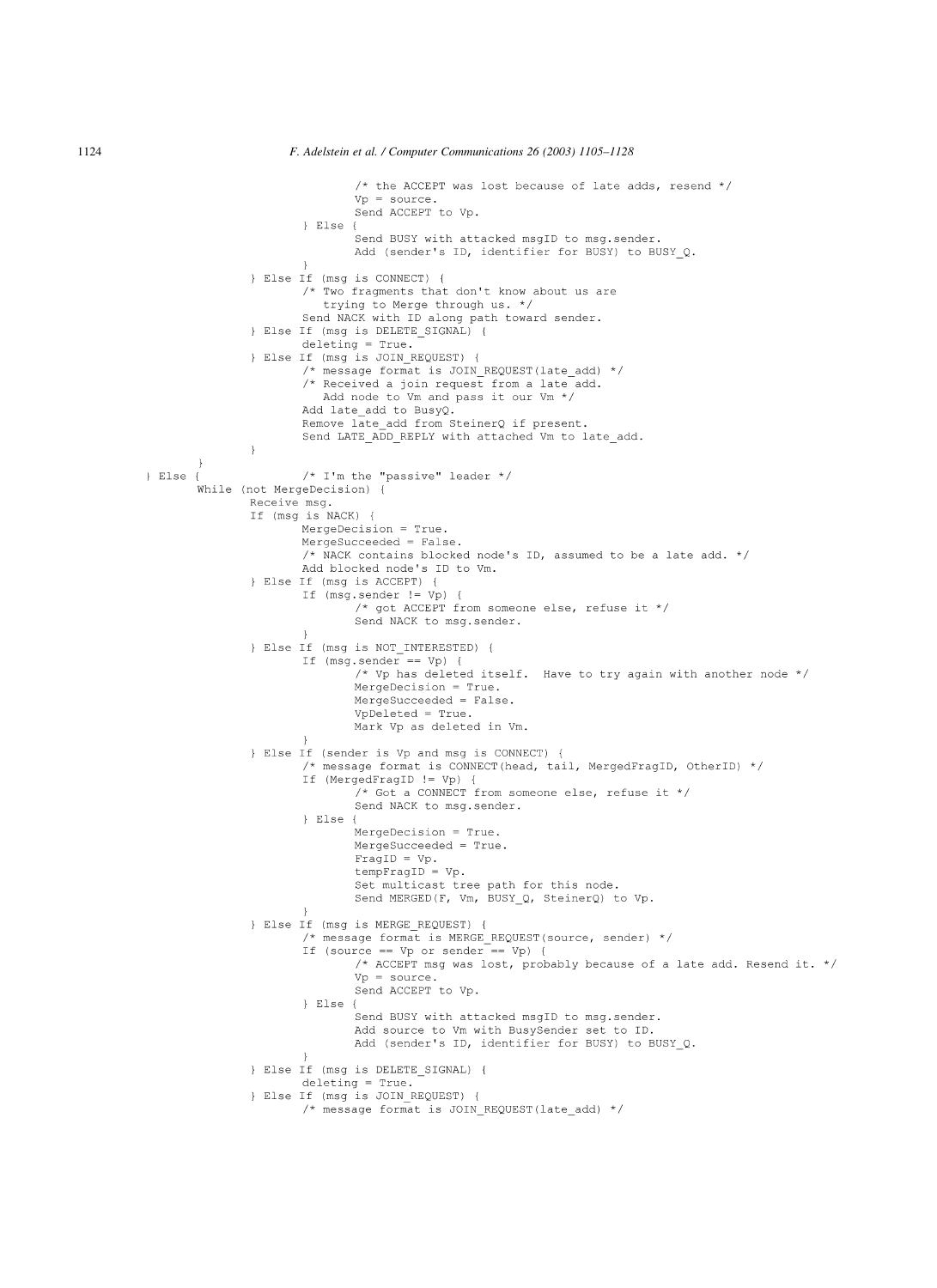```
Add late add to Vm.
                        Remove late add from SteinerQ if present.
                        Send LATE ADD REPLY with attached Vm to late add.
                \rightarrow\rightarrow\}If (MergeSucceeded || deleting || VpDeleted) {
        goto UpdatePhase.
} Else If (blockersFragID == ID) {
        /* don't try to merge with ourselves */
        goto UpdatePhase.
\} Else {
        \gamma^* a NACK was received. Try to merge with that node. */
        origVp = Vp.<br>
origdist = dist.Vp = blockersFraqID.child = closest child to Vp in f.dist = distance between child and blocker.tail = blocker.goto TryMerge.
/* end function */
```
#### Steiner

```
have deleted themselves (are now "inactive" members of a fragment) execute the following code:
\star /
If (FragID == ID) {
         Reserved = False./* only applicable to true Steiner nodes, not deleted frag members */
} Else {
         Reserved = True.
WantToJoin = False. /* nodes can decide to (re-)join the multicast session */
Mantrovoin - raise. \frac{1}{2} houes can decide to \frac{1}{2} (re-) join the multicast session \frac{1}{2}.<br>HaveJoined = False. \frac{1}{2} true once a LATE_ADD_REPLY is received \frac{1}{2}.<br>AddToLeader = True. \frac{1}{2} Used to
                            isn't updated in a way that forms a loop. */
While (not Terminate and not HaveJoined) {
         Receive msg.
         If (msg is CONNECT) {
                  /* message contains (head, tail, MergedFragID, OtherID) */
                  If (Reserved && FragID != OtherID && FragID != MergedFragID) {
                          next = neighbor of ID and head.Send NACK (head, my ID) to msg.sender.
                  } Else If (WantToJoin && not Reserved) {
                          next = neighbor of ID and head.Send NACK (head, my ID) to msg.sender.<br>} Else If (deleting && ID == OtherID) {
                          next = neighbor of ID and head.Send NACK (head, my ID) to msg.sender.
                 } Else {
                          /* forward the CONNECT message on */
                          If (FragID == OtherID) {
                                   If (Already on a multicast tree path) {
                                           next = neighbor in the path.\} Else {
                                           next = neighbor of ID and OtherID.
                                   \rightarrow} Else If (FragID == MergedFragID && ID != head) {
                                   next = neighbor of ID and head.
                                   If (next == msg.sender) {
                                            /* This Steiner node is farther than
                                               any node in Vm, so we actually want
                                               to route it to the tail, since head
```
\* nodes that are either not members of a fragment (i.e., have never been multicast participants) or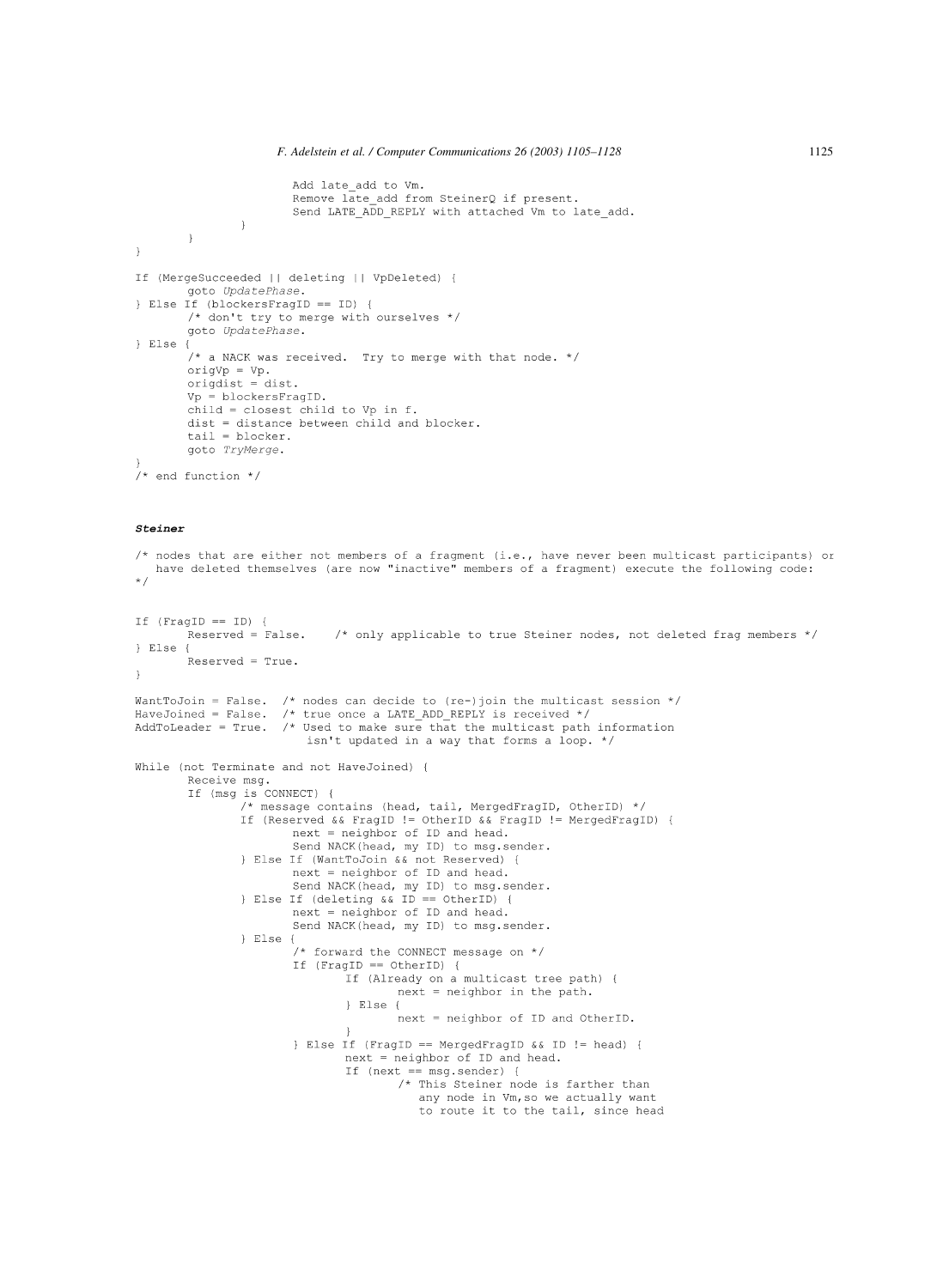```
will take it backwards into the
                                     source fragment */
                                  next = neighbor of ID and tail./* set flag so we won't set a loop
                                     in the multicast tree */AddToLeader = False.}Else {
                          /* we're routing it towards the other frag */
                         next = neighbor of ID and tail.
                 If (not Reserved) {
                         Reserved = True.\mathcal{V}tempFragID = MergedFragID.
                 If (AddToLeader && msg.sender != FragID) {
                         Set temporary multicast tree path for this node.
                 Forward CONNECT (head, tail, MergedFragID, OtherID) to next node on the path.
        AddToLeader = True.
} Else If (msq is NACK) {
                                          \frac{1}{x} merge is failing */
        Forward NACK (head, blocked node's ID) along temporary path.
        /* undo changes to temp variables */
        Reset temporary path and FragID to current path and FragID.
        If (Fragment = ID) {
                Reserved = False.\overline{\phantom{a}}If (WantToJoin && not Reserved) {<br>next = neighbor of ID and Vs.
                 Send JOIN REQUEST to next.
        \rightarrow\frac{1}{x} merge is succeeding */
} Else If (msg is MERGED) {
         /* message contains (MergedFragID) */
        Alone = False.
        If (MergedFragID != tempFragID) {
                 7* do nothing */} Else If (FragID != tempFragID) {
                 /* commit changes that are in temp variables */
                 Set multicast tree path for this node.
                \texttt{FreqID} = \texttt{tempFreqID}.s<br>Set next to next node along the path.<br>Attach my ID to MERGED msg.
                                                         /* shortest path toward head. */
        Forward MERGED (head) msg to next.
        If (WantToJoin) {
                 /* CONNECT has succeeded, tell FragID we are late add */
                 IsolatedNode = False.
                 Send JOIN REQUEST to FragID.
} Else If (msg is CL ACK) {
        Send CL ACK up the tree.
        Reverse multicast tree path toward n.
} Else If (msg is CHANGE LEADER) {
        Send NACK to msg.sender.
} Else If (msg is NEW_LEADER) {
        \texttt{FragID} = \texttt{msg.sender.}tempFragID = msg.sender.} Else If (msg is MERGE_REQUEST) {
        If (Fragment - ID) {
                 /* node is already in fragment, forward to the leader. */
                 Send BUSY with attacked msgID to msg.sender.
        } Else If (not WantToJoin) {
                Send NOT INTERESTED to msg.sender.
        \} Else {
                 *<br>* We are in the process of joining a multicast<br>group and will be a singleton fragment, so
                 send a BUSY and push this on the BUSY Q. */<br>Add (msg.sender's ID, identifier for BUSY) to BUSY_Q.
                 Add msg.sender to Vm.
```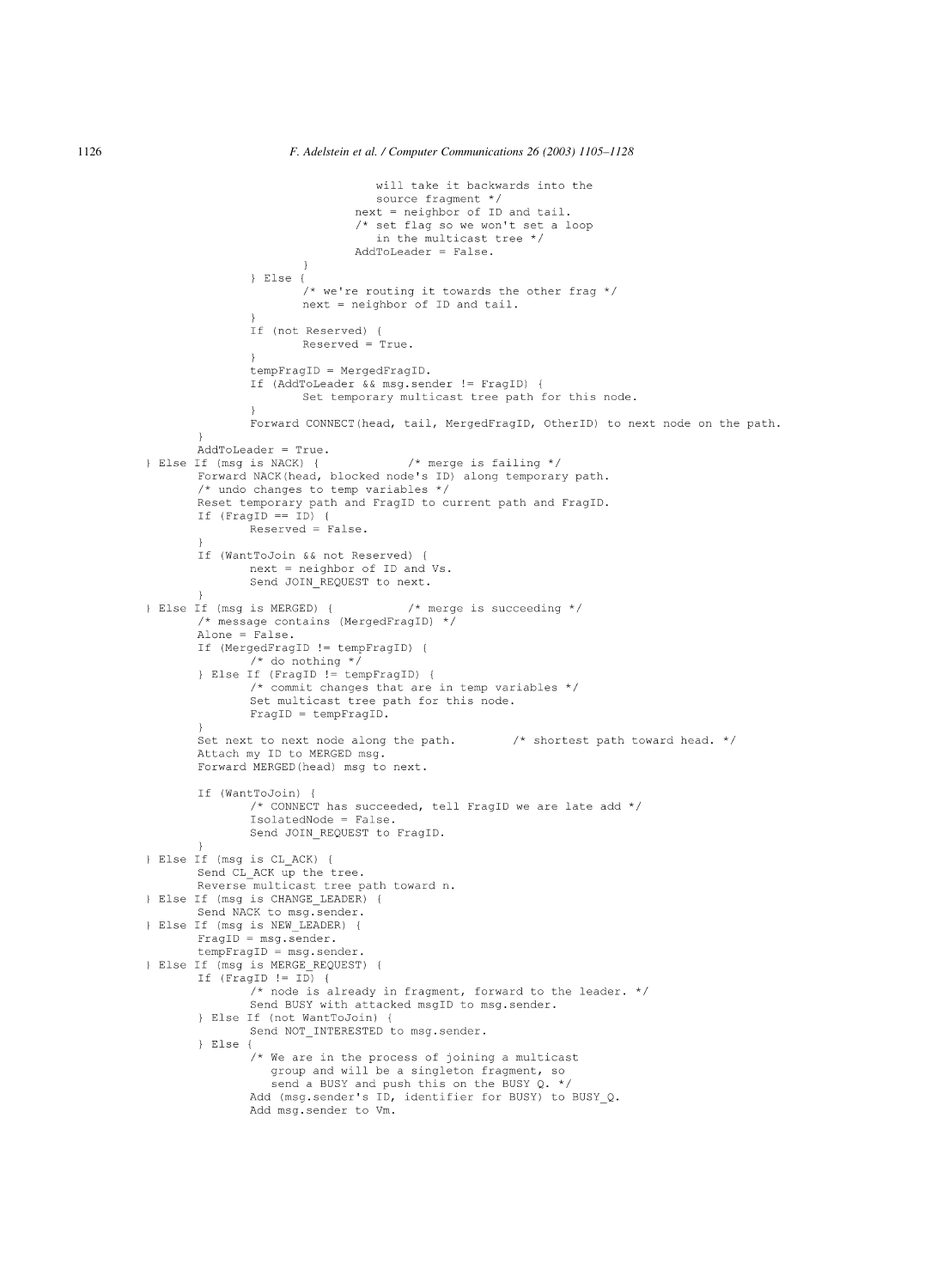```
Send BUSY with attacked msqID to msq.sender.
     } Else If (msg is JOIN REQUEST) {
             /* This is a late add, forward it to the source */
            next = neighbor of ID and Vs.Forward JOIN REQUEST message to next.
     } Else If (msg is JOIN SIGNAL) {
            WantToJoin = Tue.deleted = False.added = True./* already part of a fragment */
             If (FragID != ID) {
                    IsolatedNode = False.
                    Send JOIN REQUEST with ID to FragID.
             } Else If (not Reserved) {
                    IsolatedNode = True.
                    next = neighbor of ID and Vs.Send JOIN REQUEST with ID to next.
     } Else If (msg is DELETE_SIGNAL) {
            WantToJoin = False.} Else If (msg is LATE ADD REPLY) {
            If (WantToJoin) {
                     /* Add ourselves to f. Only node in this fragment */
                    HaveJoined = True.Add ID to f.
                    Extract Vm from message and add to Vm (or create Vm if it does not exist)
                    If (IsolatedNode) {
                            Vp = minimum distance of ID to nodes in VM, f, and SteinerQ.tail = Vp.goto TryMerge.
                    E1se/* this node has been added to the multicast
                               group by the fragment leader already. The
                               node will receive f and Vm when it gets
                               an UPDATE TABLES message. */
                            Goto UpdatePhase.
            \rightarrow} Else If (msg is UPDATE TABLES) {
            If (deleting) {
                    FragID = msg.sender.tempFragID = msg.sender.\rightarrowSend NOT_INTERESTED to msg.sender.
     } Else If (msg is FRAGMENT_DISSOLVED) {
            If (msg.sender = FragID) {
                    Reserved = False.FragID = tempFragID = ID.Remove multicast tree path information.
             } Else
                    Send NOT INTERESTED to msg. sender.
             \overline{\mathbf{r}}\overline{\phantom{a}}end function */
```
## **References**

- [1] F. Adelstein, F. Hosch, G.G. Richard III, L. Schwiebert, Bessie: portable generation of network descriptions for simulation, Proceedings of the Seventh International Conference on Computer Communications and Networks (IC3N'98) (1998) 787–791.
- [2] A. Ballardie, Core Based Trees (CBT version 2) Multicast Routing Protocol Specification, RFC 2189, September 1997.
- [3] A. Ballardie, Core Based Trees (CBT) Multicast Routing Architecture, RFC 2201, September 1997.
- [4] A. Ballardie, B. Cain, Z. Zhang, Core Based Trees (CBT version 3) Multicast Routing Protocol Specification, Internet Draft draft-ietfidmr-cbt-spec-v3-01, August 1998.
- [5] F. Bauer, A. Varma, ARIES: a rearrangeable inexpensive edge-based on-line Steiner algorithm, IEEE Journal on Selected Areas in Communications 15 (3) (1997) 382–397.
- [6] F. Bauer, A. Varma, Distributed algorithms for multicast path setup in data networks, IEEE/ACM Transactions on Networking 4 (2) (1996) 181–191.
- [7] D. Chakraborty, C. Pornavalai, G. Chakraborty, N. Shiratori, Distributed routing for dynamic multicasting with advance resource reservation information, Proceedings of the 15th International Conference on Information Networking (ICOIN'01) February (2001).
- [8] C. Diot, W. Dabbous, J. Crowcroft, Multipoint communication: a survey of protocols, functions, and mechanisms, IEEE Journal on Selected Areas in Communications 15 (3) (1997) 277–290.